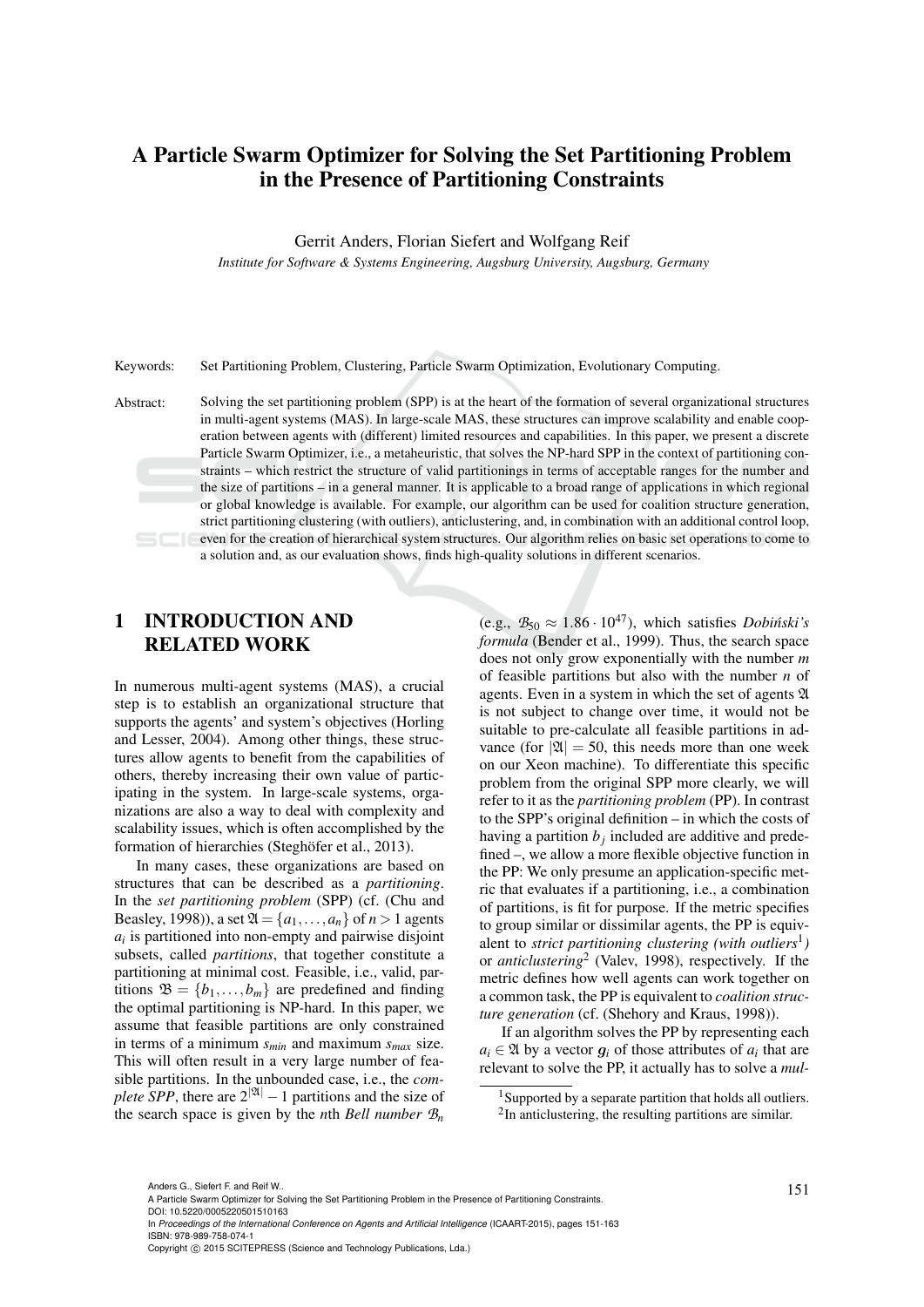*tiset partitioning problem* (MPP) for the multiset  $\mathfrak{G} =$  $(g_1,...,g_n)$ . That is because we might have  $g_i = g_j$ for two agents  $a_i \neq a_j$ . In the MPP, the multiset sum  $\biguplus_{K \in \mathcal{P}} K$  of all partitions *K* (here, non-empty multisets) in the partitioning  $P$  must equal  $\mathfrak{G}$ . In this paper, we assume heterogeneous agents so that all vectors g*<sup>i</sup>* are different (i.e.,  $\forall a_i, a_j \in \mathfrak{A} : a_i \neq a_j \rightarrow g_i \neq g_j$ ). Hence,  $\mathfrak{G}$  is a set and the problem is reduced to a PP.

Algorithms for the solution of the PP in MAS have a broad area of application, e.g., in sensor networks, energy management systems, manufacturing systems, communication systems, or e-commerce: In (Younis and Fahmy, 2004), a highly decentralized algorithm is used to assign each sensor node a cluster head within its communication radius and to allow all cluster heads to communicate with each other. (Anders et al., 2012) present a decentralized graph-based algorithm, called SPADA, that allows power plants to selforganize into virtual power plants in order to lower the time needed to create power plant schedules. In (Anders et al., 2011), existing organizational structures are exploited in form of input/output relations between agents to guide a decentralized coalition formation that reconfigures a production cell. (Al Faruque et al., 2008) show an agent-based clustering approach for networks on chip that is used to map tasks to processing elements. In (Buccafurri et al., 2002), the costumers of e-commerce websites are categorized into different profiles on the basis of global knowledge.

Some algorithms that solve instances of the PP, e.g., those formulated and solved as a linear programming problem, require global system knowledge but yield optimal solutions (e.g., (Rahwan et al., 2009)). Because of the PP's complexity they are often designed as anytime algorithms or distribute this global knowledge, i.e., the search space, among the agents, which allows to calculate the utility of all possible partitions and pick the best one after a global announcement (e.g., (Shehory and Kraus, 1998)). Other approaches, such as (Anders et al., 2012) or (Ogston et al., 2003), rely on local knowledge and solve the PP in a completely decentralized fashion. While such strong self-organization approaches can deal with very large systems (Di Marzo Serugendo et al., 2005), the lack of regional or global knowledge is sometimes reflected in the solutions' quality. Especially in self-organizing hierarchical systems (Steghöfer et al., 2013), we can often assume that *regional* knowledge is available: In such systems, the overall system is decomposed in a system of systems in which each subsystem is represented by an intermediary. Since intermediaries encapsulate the essence of the agents they control, we can often suppose they have regional knowledge (i.e., global knowledge with regard to their subsystem) about their subordinates (Abdallah and Lesser, 2004). Intermediaries can use this information to create a suitable partitioning of their subordinates.

Usually, algorithms that solve the PP are either 1) specialized to a specific problem in a specific domain or 2) very restrictive with regard to the possibility to specify mandatory characteristics of the resulting partitioning's structure in the form of the number and the size of partitions. These properties limit the algorithms' applicability. With respect to point 2), most algorithms either do not allow to characterize valid partitionings at all (e.g., (Ogston et al., 2003)) or the user or the agents have to be very specific. Using the well-known k-means clustering algorithm (Mac-Queen, 1967), for instance, the user has to specify the number of partitions *k* exactly. Because a suitable exact number of partitions is often not known (further drawbacks of k-means, e.g., the formation of partitions of similar size, are discussed in (Äyrämö and Kärkkäinen, 2006)), there are different approaches that extend the k-means algorithm by the possibility to automatically find a suitable number of partitions for a given data set, such as the x-means algorithm (Ishioka, 2005). In contrast to these approaches, we want to allow the user or the system itself to specify suitable *ranges* for the number and the size of partitions, i.e., the minimum  $n_{min}$  and the maximum  $n_{max}$  number of partitions *as well as* their minimum *smin* and maximum *smax* size. These partitioning constraints allow, e.g., to specify appropriate sizes of subsystems in the context of compartmentalization in MAS. As mentioned at the beginning of this section, compartmentalization is a possibility to decompose the complexity of a system's task. In (Steghöfer et al., 2013), e.g., the clustering of power plants into virtual power plants decreases the time needed to calculate schedules for them, a task whose complexity depends on the number of power plants involved. In this example, it is required that the size of each virtual power plant is not less than two and below a certain threshold restricting the maximum time needed for schedule creation.

In this paper, we present *PSOPP*, a *Particle Swarm Optimizer for the Partitioning Problem*. PSOPP is based on *Particle Swarm Optimization* (PSO) (Kennedy and Eberhart, 1995), a biologically-inspired computational method and metaheuristic for optimization in large search spaces. The application of a metaheuristic is suitable because of the PP's complexity. For this reason, a plethora of metaheuristics solving related problems can be found in the body of literature: In (Chu and Beasley, 1998), a genetic algorithm (GA) is used to solve the original SPP, meaning that the GA needs a pre-calculated set of feasible partitions. As discussed before, we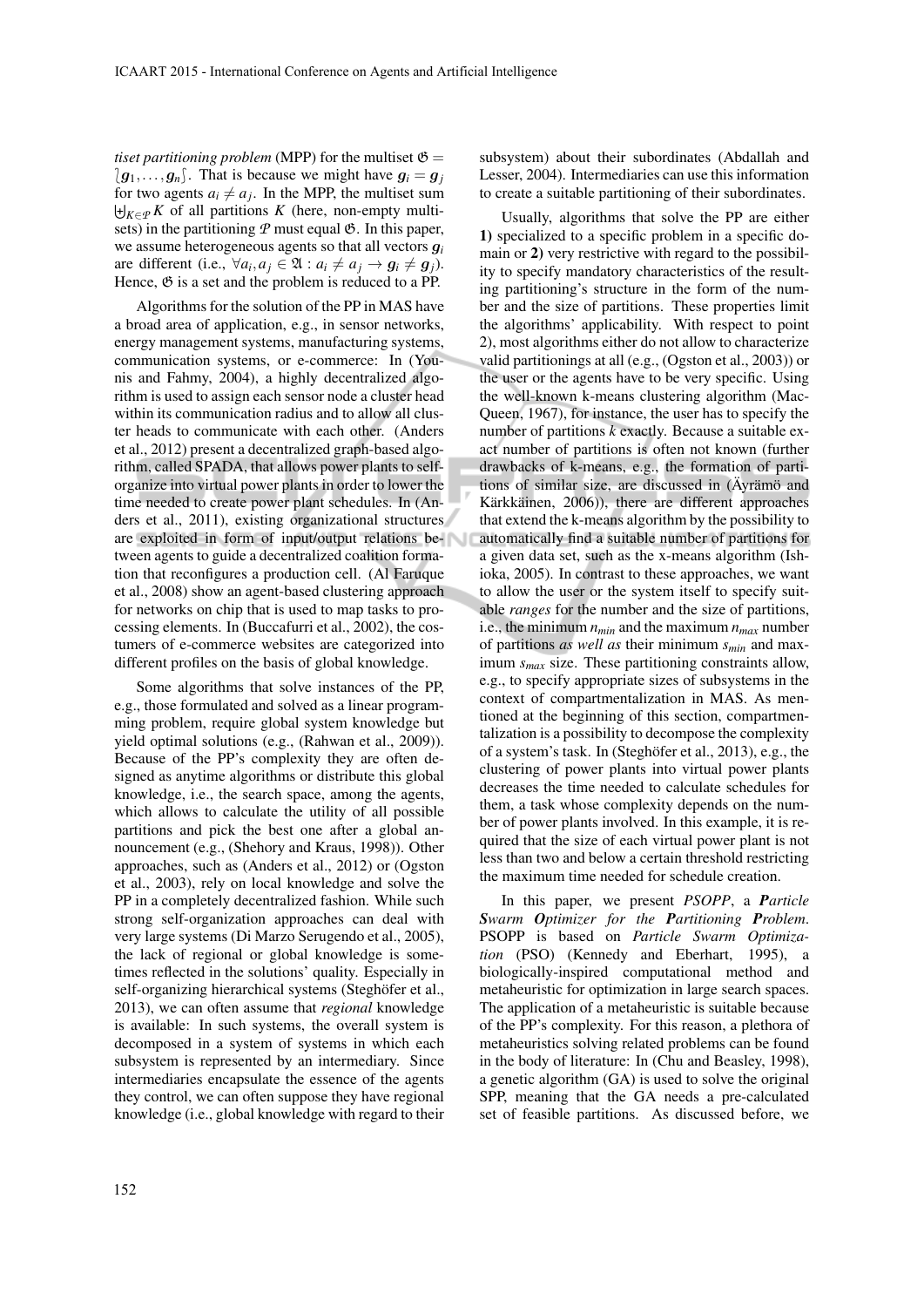N

want to avoid this in our approach. In theory, their GA could also be extended to respect prescribed ranges for the number of partitions by so-called *base constraints*. However, since their GA allows the generation of invalid solutions, it would not benefit from a reduced search space and require additional heuristics for the correction of solution candidates. Using PSO for data clustering has been proposed in (Van der Merwe and Engelbrecht, 2003), where each particle represents a complete solution of the clustering. In (Alam et al., 2008), the authors present an evolutionary PSO algorithm in which a new generation of particles can replace those contributing to a bad solution to be able to leave local optima. Importantly, their particles represent partial solutions, i.e., a single centroid, instead of a complete solution.

In contrast to these and the other afore-mentioned approaches, PSOPP 1) solves the PP in a general manner and 2) allows to specify and efficiently deal with suitable ranges for the number as well as the size of partitions. Our central idea – which could also be applied to other metaheuristics – is to use basic set operations to come to a solution. Because we define these operations in a way that their application always maintains solution correctness, PSOPP combs through a search space that only contains correct solutions, which is advantageous with regard to its performance. Because PSOPP is initialized with a correct solution candidate, it is an anytime algorithm. Moreover, PSOPP can be customized to a specific application by devising an appropriate fitness function that assesses the quality of solutions and thus steers the search for them. Due to these characteristics, PSOPP can be applied to many different applications in which solving the PP is relevant and global knowledge is available. In conjunction with the control loop presented in (Steghöfer et al., 2013), PSOPP can be used to establish self-organizing hierarchical system structures that overcome the drawbacks of strictly weak self-organization (Di Marzo Serugendo et al., 2005).

The remainder of this paper is structured as follows: In Sect. 2, we give an introduction to the principle of PSO and some of its variants for combinatorial optimization. Afterwards, we present our algorithm, PSOPP, in Sect. 3. Sect. 4 outlines evaluation results showing that PSOPP efficiently solves the PP in various scenarios. Finally, we conclude the paper and give an outlook on future work in Sect. 5.

# 2 PARTICLE SWARM OPTIMIZATION

PSO is a search heuristic for optimization problems.

Its principle is based on the flocking behavior of birds or schools of fish. Before we present a special form of PSO that is applicable to discrete optimization problems, such as the PP, in Sect. 2.2, we explain the basic idea of PSO in Sect. 2.1.

#### 2.1 General Definition

In the original definition of PSO (Kennedy and Eberhart, 1995), a swarm of *particles* moves around in an *n*-dimensional continuous search space in order to find nearly optimal solutions by iteratively improving *candidate solutions* of the optimization problem. Such a candidate solution is represented by a particle's position in the search space. Its quality is rated by a fitness function: the better the fitness, the better the solution. To be able to improve the quality of its solution over time in a target-oriented manner, each particle Π*<sup>i</sup>* is aware of *its best found solution B<sup>i</sup>* and the *best found solution*  $\mathcal{B}_{\mathcal{N}_t}$  *in its neighborhood*  $\mathcal{N}_t$ *.* If a particle's neighborhood consists of all particles, *BN<sup>i</sup>* corresponds to the *global best found solution B*.

Initially, particles usually start at random positions. In each iteration, the particles update their positions and best found solutions. The algorithm terminates, e.g., after a certain amount of iterations or if the particles converge to a (local) optimum. Its outcome is the global best found solution *B*. In detail, a particle  $\Pi_i$  determines its *position*  $x_i(t+1)$  for the next iteration  $t + 1$  on the basis of its current position  $x_i(t)$ and its updated *velocity*  $v_i(t+1)$ :

$$
\boldsymbol{x}_i(t+1) = \boldsymbol{x}_i(t) + \boldsymbol{v}_i(t+1) \tag{1}
$$

$$
\mathbf{v}_i(t+1) = \mathbf{\omega} \cdot \mathbf{v}_i(t) + c_1 \cdot r_1 \cdot (\mathcal{B}_i - \mathbf{x}_i(t)) \quad (2)
$$

$$
+ c_2 \cdot r_2 \cdot (\mathcal{B}_{\mathcal{H}_i} - \mathbf{x}_i(t))
$$

with 
$$
\omega
$$
,  $c_1$ ,  $c_2 \in \mathbb{R}_0^+$ ,  $r_1$ ,  $r_2 \in [0, 1]$ ,  
and  $\forall t : x_i(t), v_i(t), \mathcal{B}_i, \mathcal{B}_{\mathcal{H}_i} \in \mathbb{R}^n$ 

Because  $v_i(t + 1)$  depends on the current velocity  $v_i(t)$ , it embodies a certain *inertia*. To establish the right balance between exploitation and exploration, a particle's motion in the search space is further influenced by its best found solution  $B_i$  and the best found solution  $B_{N_i}$  in its neighborhood  $N_i$ . The particle's inertia and its attraction towards  $B_i$  and  $B_{\mathcal{N}_i}$ , i.e., the trade-off between exploration and exploitation, can be adjusted by the constants  $\omega$ ,  $c_1$ , and  $c_2$ . The random numbers  $r_1$  and  $r_2$  are regenerated in every iteration.

# 2.2 Discrete Particle Swarm **Optimization**

PSO as defined in Sect. 2.1 is not applicable to discrete, e.g., combinatorial, optimization problems,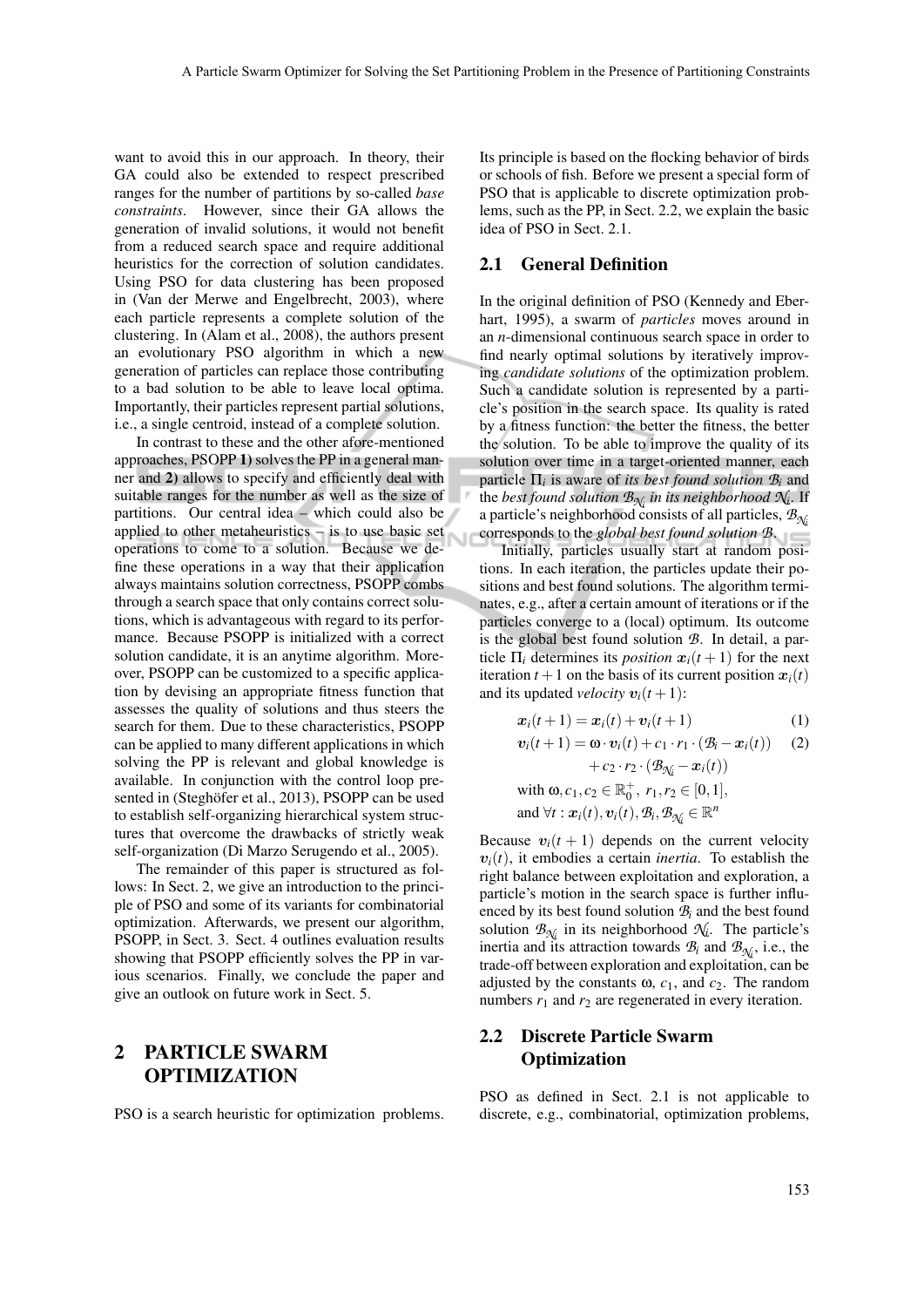such as the PP. (Kennedy and Eberhart, 1997) solve this dilemma for *n*-dimensional binary search spaces by introducing *Discrete PSO* (DPSO) in which the positions  $x_i(t)$ ,  $B_i$ , and  $B_{\mathcal{N}_i}$  are values of the domain  $\{0,1\}$ <sup>n</sup>. While the domain and the definition of the velocity  $v_i(t+1) \in \mathbb{R}^n$  are not modified (see Eq. 2), the semantics of the velocity changes. In contrast to the original definition, each component  $(v_i(t+1))_i \in \mathbb{R}$  of the vector  $v_i(t+1)$  represents a probability that the *j*th component of the particle's position  $x_i(t+1)$  is either 0 or 1. Eq. 1 therefore becomes invalid.

Another DPSO approach, which is called *Jumping PSO* (JPSO) (Garcia and Perez, 2008), omits the concept of the velocity as defined in (Kennedy and Eberhart, 1995). In simplified terms, JPSO redefines the motion of particles by replacing the linear combinations in Eq. 1 and Eq. 2 by an "either-or" operation that makes them "jump" through the search space:

$$
x_i(t+1) = \begin{cases} rdm(x_i(t)) & \text{if } r_i \leq c_{rdm} \\ appr(x_i(t), \mathcal{B}_i) & \text{if } c_{rdm} < r_i \leq c_{\mathcal{B}_i}^* \\ appr(x_i(t), \mathcal{B}_{\mathcal{N}_i}) & \text{if } c_{\mathcal{B}_i}^* < r_i \leq c_{\mathcal{B}_{\mathcal{N}_i}}^* \end{cases} (3)
$$
  

$$
c_{rdm}, c_{\mathcal{B}_i}, c_{\mathcal{B}_{\mathcal{N}_i}}, c_{\mathcal{B}} \in [0, 1], c_{rdm} + c_{\mathcal{B}_i} + c_{\mathcal{B}_{\mathcal{N}_i}} + c_{\mathcal{B}} = 1,
$$
  

$$
r_i \in [0, 1], c_{\mathcal{B}_i}^* = c_{rdm} + c_{\mathcal{B}_i}, c_{\mathcal{B}_{\mathcal{N}_i}}^* = c_{rdm} + c_{\mathcal{B}_i} + c_{\mathcal{B}_{\mathcal{N}_i}}
$$

Eq. 3 states that a particle Π*<sup>i</sup>* either makes a random move  $rdm(x_i(t))$  with a probability of  $c_{rdm}$  or approaches  $appr(x<sub>i</sub>(t), β)$  a specific solution candidate  $\beta \in \{B_i, B_{\gamma_i}, B\}$  with a probability of  $c_{B_i}, c_{B_{\gamma_i}}$ , or  $c_B$ , respectively. In each iteration, this direction is determined by a random number  $r_i$  that is generated individually for each particle. Similarly to Eq. 2, the constants  $c_{rdm}, c_{\mathcal{B}_i}, c_{\mathcal{B}_{\mathcal{N}_i}}$ , and  $c_{\mathcal{B}}$  stipulate the particles' attitude towards exploration and exploitation. The idea of JPSO has been successfully applied to a number of high dimensional combinatorial problems (see, e.g., (Consoli et al., 2010; Seren, 2011)).

# 3 THE PARTICLE SWARM OPTIMIZER FOR SOLVING SET PARTITIONING PROBLEMS

With regard to our algorithm, *PSOPP*, each particle embodies a solution of the PP, i.e., a partitioning of the set of elements G. PSOPP is inspired by DPSO's derivative JPSO (see Sect. 2.2). The motion of particles is thus not subject to inertia, i.e.,  $x_i(t+1)$  does not depend on the modifications made to move from  $x_i(t-1)$  to  $x_i(t)$ . In PSOPP, a particle's motion is influenced by its best found solution  $B_i$  and the best found solution  $\mathcal{B}_{\mathcal{N}_i}$  in its neighborhood  $\mathcal{N}_i$ . This complies with the general definition of PSO outlined in Sect. 2.1. While we could easily extend PSOPP such that its particles' motion is additionally influenced by the global best solution  $\mathcal{B}$  – as is the case with the definition of JPSO (see Sect. 2.2) –, we deliberately omit this feature for the sake of simplicity. With respect to the definition of JPSO's behavior in Eq. 3, this corresponds to a probability of  $c_B = 0$ .

### 3.1 Constraining Valid Solutions

As stated in Sect. 1, PSOPP allows to specify mandatory characteristics of a solution, i.e., partitioning, in terms of the minimum  $n_{min}$  and the maximum  $n_{max}$ number of partitions  $(1 \le n_{min} < n_{max} \le |\mathfrak{G}|)$  as well as their minimum  $s_{min}$  and maximum  $s_{max}$  size (1  $\leq$  $s_{min} < s_{max} \leq |\mathfrak{G}|$ ). These boundaries represent hard constraints. Obviously, as the possible number and size of partitions are interconnected, one has to make sure that the problem is not overconstrained. In case of  $\mathfrak{G} = \{g_1, g_2, g_3\}$ , e.g., there is no valid solution if we set  $n_{min}$  and  $s_{min}$  to 2. Either  $n_{min}$  or  $s_{min}$  would have to be relaxed, i.e., set to 1. Because we define PSOPP's operations for the particles' motion in a way that always preserves the correctness of solution candidates with respect to the constraints, partitionings that do not meet them are not represented in the search space. As we show in our evaluation in Sect. 4, suitable boundaries can thus lower the time needed to find high-quality solutions. In the following, we call these boundaries *partitioning constraints*.

#### 3.2 The Algorithm's Basic Procedure

Having defined valid partitionings by means of  $n_{min}, n_{max}, s_{min}, s_{max}$  as well as the particles' attitude towards exploration and exploitation by fixing the constants  $c_{rdm}, c_{\mathcal{B}_i}, c_{\mathcal{B}_{\mathcal{N}_i}}$ , PSOPP creates a predefined number of particles at random or predetermined positions (the set of particles does not change at runtime). The latter is especially suitable when a reorganization of an existing system structure has to take place: If the current structure does not contradict the partitioning constraints, it can be used as a starting point for the self-organization process. Mixing predefined and randomly generated initial partitionings allows to hold up diversity. When searching for an initial system structure, particles are created at random positions.

The position  $x_i(t)$  of each particle  $\Pi_i$  represents a partitioning *P* (in the following, we use *P* syn-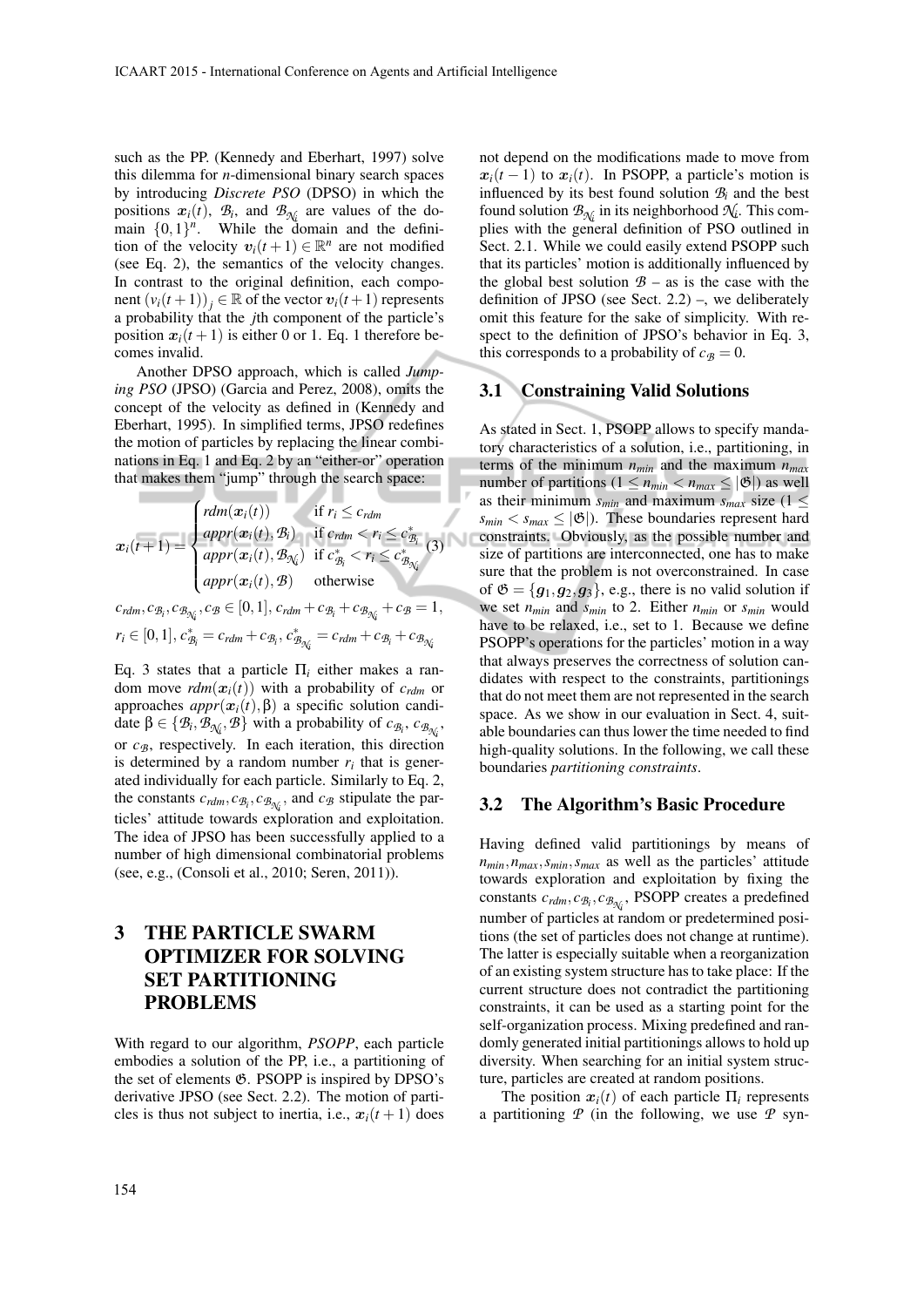

Figure 1: Actions performed by particles in each iteration.

onymous for  $x_i(t)$ ) that consists of  $|P|$  partitions  $(n_{min} \leq |\mathcal{P}| \leq n_{max})$ . Every partition  $K \in \mathcal{P}$  consists of  $s_{min} \leq |K| \leq s_{max}$  elements. All particles concurrently explore the search space in search of better solutions by modifying their current positions (at random or by approaching other solutions) as long as a specific termination criterion is not met. For this purpose, in each iteration, a particle  $\Pi_i$  performs the following actions that are also depicted in Fig. 1:

- 1. Evaluate the fitness  $f(P)$  of the represented partitioning *P*. The fitness function corresponds to the "metric" used in the PP's definition in Sect. 1.
- 2. If the particle's fitness  $f(P)$  is higher than the fitness  $f(\mathcal{B}_i)$  of its best found solution  $\mathcal{B}_i$ , set  $\mathcal{B}_i$  to  $\mathcal {P}$ and inform other particles  $\Pi_i$  with  $\Pi_i \in \mathcal{N}_i$  about the improvement so that they can update their best found solution  $\mathcal{B}_{\mathcal{N}_j}$  in their neighborhood  $\mathcal{N}_j$ .
- 3. Update the best found solution  $\mathcal{B}_{\mathcal{N}_i}$  in the particle's neighborhood *N<sup>i</sup>* .
- 4. Stop if the termination criterion is met.
- 5. Otherwise, opt for the direction in which to move by randomly generating  $r_i \in [0,1]$  (see Eq. 3), i.e., choose whether a random move or an approach operation should be applied. In case of an approach operation, *r<sup>i</sup>* also determines the position that should be approached (see Eq. 3).
- 6. Determine the new position  $P'$  by applying the selected move operation to *P*.

Once all particles terminated, PSOPP returns the best found solution *B*. Possible termination criteria are, e.g., a predefined amount of time, a predefined number of iterations (i.e., moves through the search space), a predefined threshold for the minimum fitness value, or a combination of these criteria.

#### 3.3 Similarity of Partitionings

The purpose of an approach operation is to increase the *similarity* of two partitionings  $P$  and  $Q$  by assimilating characteristics from *Q* into *P*. With regard to the search space, the intention is that the particle representing *P* might find better solutions in the neighborhood of *Q* . In this section, we define the *similarity* of partitionings based on a definition by (Kudo and

Murai, 2009). Note that the similarity does not give an indication of how many operations/moves are necessary to transfer one partitioning into another (i.e., to move from one position to another). Instead, it compares partitionings with regard to their composition. According to (Kudo and Murai, 2009), we base the definition of the similarity of two partitionings *P*,*Q* on the definition of a *refinement* and the *intersection* of two partitionings.

Definition (Refinement). *Partitioning P is a refinement ref*(*P*,*Q* ) *of partitioning Q if and only if all partitions*  $K \in \mathcal{P}$  *are subsets of partitions*  $L \in \mathcal{Q}$ *:* 

$$
ref(\mathcal{P}, \mathcal{Q}) :\Leftrightarrow \forall K \in \mathcal{P} : \exists L \in \mathcal{Q} : K \subseteq L \qquad (4)
$$

Hence, if  $\mathcal{P}$  is a refinement of  $Q$ ,  $\mathcal{P}$  does not contain less partitions than *Q* (i.e.,  $|P| \ge |Q|$ ). For instance,  $P = \{\{g_1, g_2\}, \{g_3\}, \{g_4\}\}\$ is a refinement of  $Q = \{\{g_1, g_2, g_3\}, \{g_4\}\}.$ 

Definition (Intersection of Partitionings). *The intersection*  $P \cap Q$  *of two partitionings*  $P, Q$  *is the set of all non-empty intersections of partitions in P and Q :*

$$
\mathcal{P} \cap Q : \Leftrightarrow \{ K \cap L \mid K \in \mathcal{P} \land L \in Q \land K \cap L \neq \emptyset \}
$$

Note that the intersection  $P \cap Q$  is always a refinement of  $P$  and  $Q$ . For example, the intersection  $\mathcal{R} \cap Q = \{\{g_1, g_2\}, \{g_3\}, \{g_4\}\}\$ , which equals *P* in the example above, is a refinement of  $\mathcal{R}$  =  $\{\{g_1,g_2\},\{g_3,g_4\}\}\$ and  $Q = \{\{g_1,g_2,g_3\},\{g_4\}\}.$ 

Definition (Similarity of Partitionings). *The similarity*  $\sin(P, Q) \in [0, 1]$  *of two partitionings*  $P, Q$  *is based on the ratio of the sum of their cardinalities to the cardinality of their intersection:*

$$
sim(\mathcal{P}, Q) := \frac{|\mathcal{P}| + |Q|}{2 \cdot |\mathcal{P} \cap Q|}
$$

The intention of this definition of similarity is the following: If the elements of a partition  $K \in \mathcal{P}$  are distributed over multiple partitions in *Q* , the similarity decreases with the cardinality of the intersection *P* ∩ *Q*. So the more elements are in the same partitions in  $P$  and  $Q$  (i.e., the more elements constitute the *partitions'* intersection), the smaller  $|P \cap Q|$ and thus the more similar the partitionings. In other words, the intersection  $P \cap Q$  (i.e., the refinement) should be as similar as possible to the two given partitionings. Resulting from this definition,  $sim(P, Q)$  = 1 if and only if  $P = Q$ , because then  $P \cap Q = P$ *Q* . While not required, note that this definition of similarity does not allow to compare two similarity values  $sim(P, Q)$  and  $sim(R, S)$  if they stem from four different partitionings. Regarding the two examples above,  $\sin(\mathcal{R}, \mathcal{Q}) = \frac{2+2}{2\cdot3} = \frac{4}{6}$  is smaller than  $\text{sim}(P, Q) = \frac{3+2}{2 \cdot 3} = \frac{5}{6}$  since *P* is a refinement of *Q*.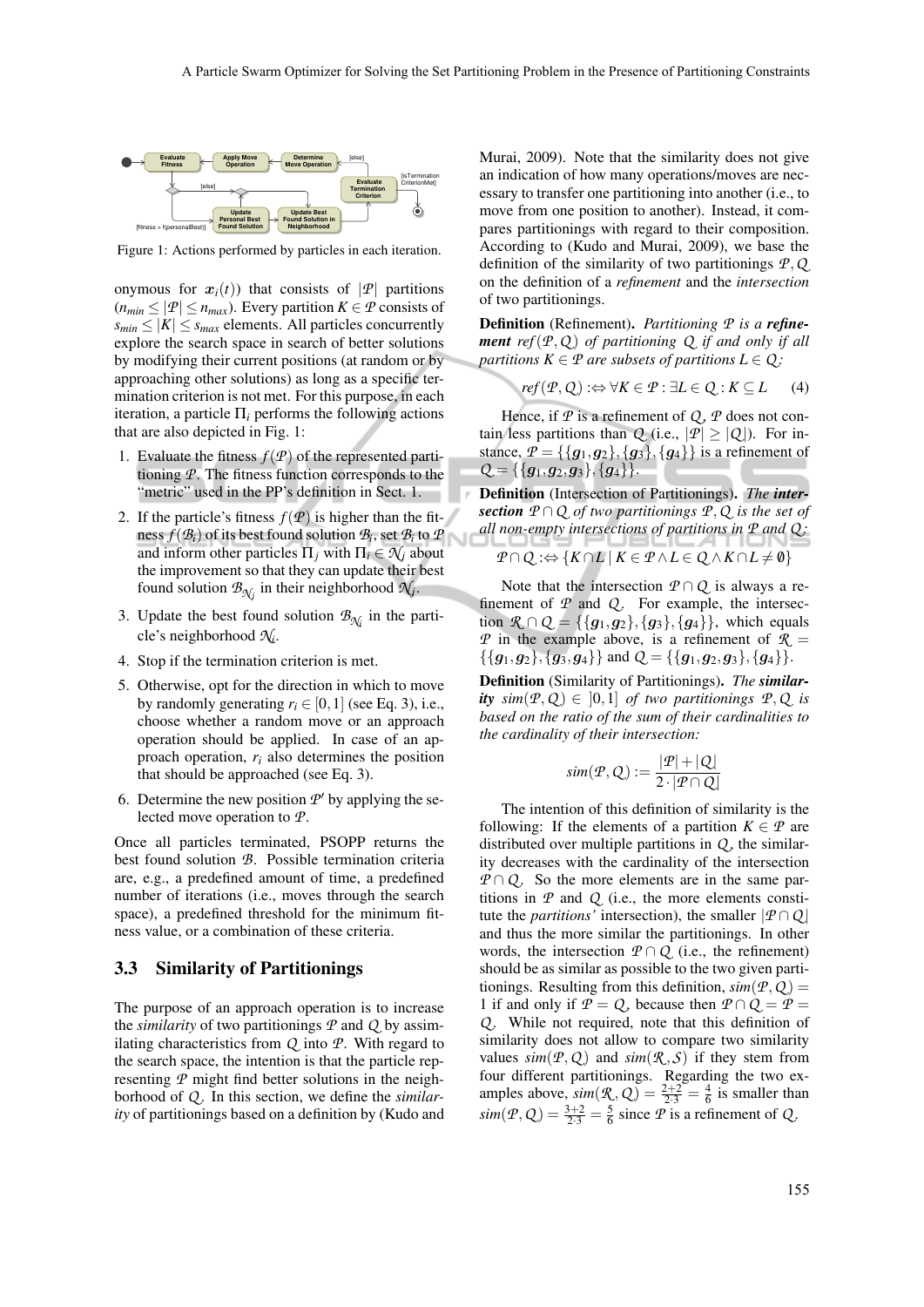Based on these definitions, we show that the operations enabling particles to approach each other always increase the similarity of the represented partitionings (see Sect. 3.5). Before we explain these operations in detail, we introduce the basic operations by means of random moves in the search space.

#### 3.4 Random Moves in the Search Space

The motion of particles is a key factor in PSO because it is the only measure to find better solution candidates. As a solution of the PP is a partitioning (that is a set of sets), the motion of particles in the search space can be realized by the two set operations *split* and *join* (Apt and Witzel, 2007). In each iteration, each PSOPP particle makes exactly one move, either in a random direction or by approaching a specific position in the search space in a target-oriented manner (see Sect. 3.5). The corresponding operator is randomly selected. In this section, we concentrate on *random moves*, i.e., operators that modify the partitioning at random. In case the selected operator cannot be applied without violating a constraint, another operator is chosen. Because of the partitioning constraints, there are situations in which neither the split nor the join operator can be applied. For such situations, we introduce an additional *exchange* operation.

Unless otherwise stated, we use  $P_*$  =  $\{\{g_1,g_2,g_4,g_5\},\{g_3,g_6\},\{g_7,g_8\}\}\$  with  $s_{min}=2$ ,  $s_{max} = 4$ ,  $n_{min} = 2$ , and  $n_{max} = 3$  to illustrate the operators' application in our examples.

Random Split. The split operation divides a *randomly splitable partition*  $K \in \mathcal{P}$  into two new nonempty disjoint partitions *L* and *M* such that  $K =$  $L \cup M$ . For the resulting partitioning  $\mathcal{P}'$ , we have  $P' = (P \setminus \{K\}) \cup \{L, M\}$ . Note that a split operation can only be applied if the original partitioning *K* is big enough, i.e., if  $|K| \geq 2 \cdot s_{min}$ . That is because the resulting partitions *L* and *M* both have to fulfill the minimum size constraint, i.e.,  $|L|, |M| \geq s_{min}$ . Furthermore, because the split operation increases the number of partitions  $|P^{\hat{}}|$  of the resulting partitioning  $P^{\hat{}}$ compared to the original partitioning *P* by one (i.e.,  $|\mathcal{P}'| = |\mathcal{P}| + 1$ , it can only be applied if the number of partitions  $|\mathcal{P}|$  in  $\mathcal P$  is below the maximum number of partitions  $n_{max}$ . That way, it is ensured that  $P'$ also complies with *nmax*. Summarizing, the set of *randomly splitable partitions*  $\sigma_{rdm}(\mathcal{P})$  is defined as:

$$
\sigma_{rdm}(\mathcal{P}) : \Leftrightarrow \{ K \mid K \in \mathcal{P} \land |K| \geq 2 \cdot s_{min} \land |\mathcal{P}| < n_{max} \}
$$

In our example  $P_{*}$ , only  $K_{*} = \{g_1, g_2, g_4, g_5\}$  is randomly splitable, resulting, e.g., in a partitioning  $\mathcal{P_{\ast}}' = \{ \{\boldsymbol{g_1}, \boldsymbol{g_2}\}, \{\boldsymbol{g_4}, \boldsymbol{g_5}\}, \{\boldsymbol{g_3}, \boldsymbol{g_6}\}, \{\boldsymbol{g_7}, \boldsymbol{g_8}\} \}.$ 

Random Join. The join operation merges a *randomly joinable partition*  $K \in \mathcal{P}$  and a *randomly joinable counterpart*  $L \in \mathcal{P}$  into a single new partition M such that  $K \cup L = M$ . For the resulting partitioning *P*<sup> $\prime$ </sup>, we have  $P' = (P \setminus \{K, L\}) \cup \{K \cup L\}$ . Because the resulting partition  $M$  has to meet the maximum size constraint, *L* must be a partition that can be integrated into *K* without exceeding the maximum allowed size, i.e.,  $|K| + |L| \leq s_{max}$ . Since the join operator decreases the number of partitions in the resulting partitioning  $P'$  by one, the operator can further only be applied if  $P$  features a sufficient number of partitions, i.e., if  $|\mathcal{P}| > n_{min}$ . Otherwise,  $\mathcal{P}'$ would violate the minimum number of partitions constraint. Summarizing, the sets of *randomly joinable partitions* ι*rdm*(*P*) and *randomly joinable counterparts*  $\iota_{rdm}^{\Longleftrightarrow}(K, P)$  are defined as follows:

$$
\iota_{rdm}(\mathcal{P}) : \Leftrightarrow \{K \mid K \in \mathcal{P} \wedge \iota_{rdm}^{\leftrightarrows}(K, \mathcal{P}) \neq \emptyset \qquad \qquad \wedge |\mathcal{P}| > n_{min}\}
$$

 $\mathcal{P} \xrightarrow[\mathit{rdm}]{\hookrightarrow} \{L \mid L \in \mathcal{P} \wedge |K| + |L| \leq s_{max} \wedge K \neq L\}$ With regard to our example *P*∗, randomly joinable partitions are  $L_* = \{g_3, g_6\}$  and  $M_* = \{g_7, g_8\}$ with randomly joinable counterparts {*M*∗} and {*L*∗}, respectively. Merging *L*<sup>∗</sup> and *M*<sup>∗</sup> yields  $\hat{\bm{P}}_{*}^{\;\;\prime} = \{\{\bm{g_1},\bm{g_2},\bm{g_4},\bm{g_5}\}, \{\bm{g_3},\bm{g_6},\bm{g_7},\bm{g_8}\}\}.$ 

Random Exchange. Obviously, there are situations in which neither the split nor the join operator can be applied (particles must not violate the constraints temporarily since the search space only contains valid solutions). For example, if*smin* and *smax* or *nmin* and *nmax* are equal, not a single particle is able to make a move using the split or the join operation: For instance, consider a set of elements  $\mathfrak{G} = \{g_1, \ldots, g_6\}$ , boundaries  $s_{min} = 2$ ,  $s_{max} = 4$ ,  $n_{min} = 2$ , and  $n_{max} = 2$ , and a partitioning  $P = \{\{g_1, g_2, g_3\}, \{g_4, g_5, g_6\}\}\.$  But even if  $s_{min} \neq s_{max}$  and  $n_{min} \neq n_{max}$ , specific combinations of *smin*,*smax*,*nmin*, and *nmax* can cause individual particles to freeze, e.g., if we replace  $n_{max} = 2$  by  $n_{max} = 3$  in our example. To prevent the particles from becoming jammed, we additionally introduce an *exchange* operator that atomically swaps some of the elements of two partitions.

The exchange operation interchanges the proper subset  $\hat{K} \subset K$  (with  $\hat{K} \neq \emptyset$ ) and the subset  $\hat{L} \subseteq L$  ( $\hat{L}$  is allowed to be the empty set  $\emptyset$ ) between a *randomly exchangeable partition*  $K \in \mathcal{P}$  and a *randomly exchangeable counterpart*  $L \in \mathcal{P}$ . Using the non-empty proper subset  $\hat{K}$  of  $K$  avoids that the operation has no effect at all (as would be the case if all or no elements of *K* were integrated into *L* and vice versa). We deliberately allow  $\hat{L}$  to be empty in order to handle situations as given in the example above: Regarding parti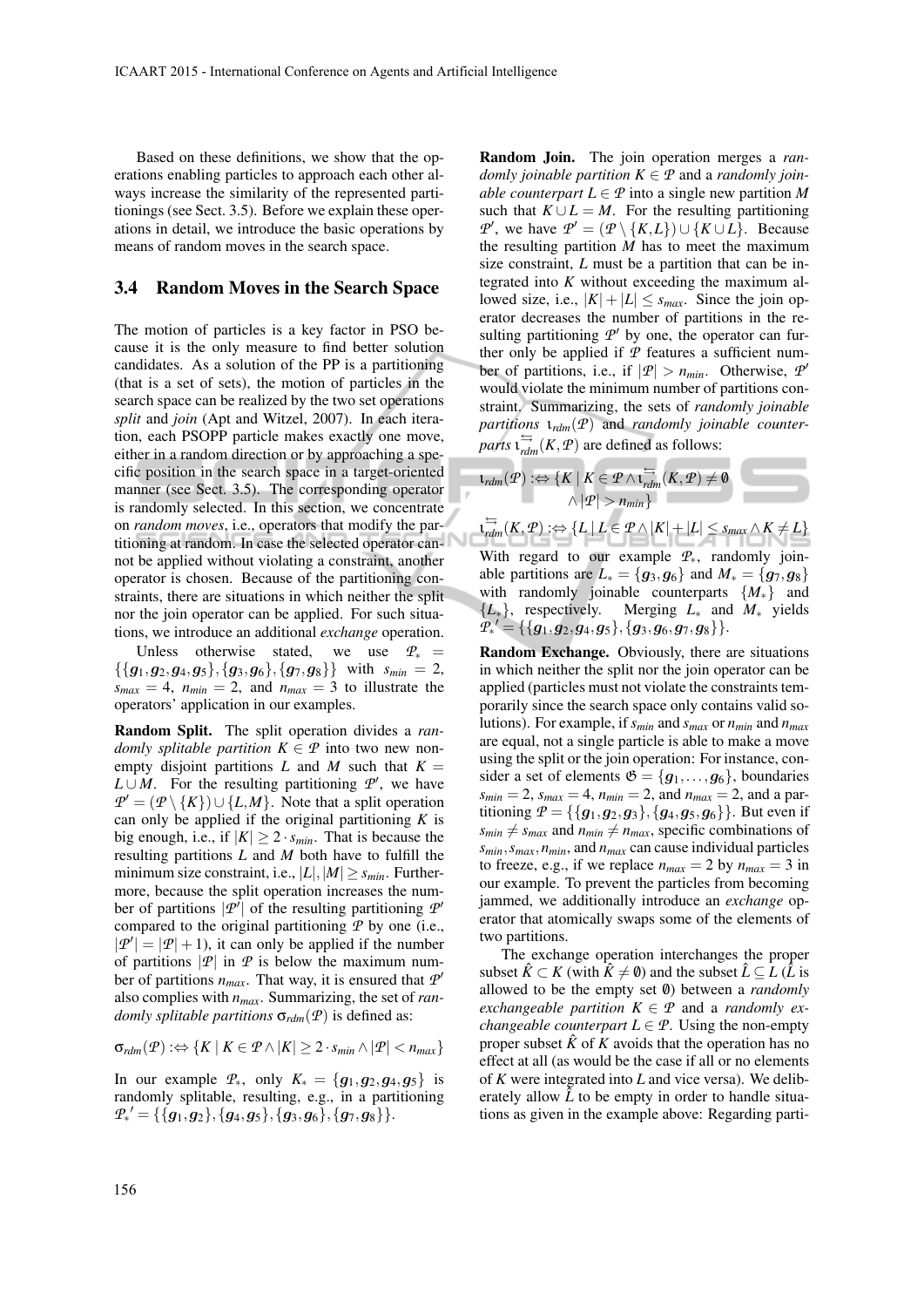tioning  $P = \{\{g_1, g_2, g_3\}, \{g_4, g_5, g_6\}\}\,$ , we can simply move  $\hat{K} = \{g_3\}$  from  $K = \{g_1, g_2, g_3\}$  into  $L =$  ${g_4, g_5, g_6}$ . If we did not allow  $\hat{L} = \emptyset$ , we would have to perform multiple consecutive exchange operations to achieve the same result. With respect to the example, we would need two operations, e.g., by exchanging  ${g_2, g_3}$  and  ${g_4}$ , and finally  ${g_4}$  and  ${g_2}$ .

Basically, the exchange operation corresponds to a join that is followed by a split. Since  $\hat{K}$  is a non-empty proper subset of *K*, as the split operation, it yields two non-empty partitions. Because an exchange between two partitions of size one would contradict this characteristic or not have any effect, we define the sets of *randomly exchangeable partitions* ε*rdm*(*P*) and *randomly exchangeable counterparts* ε *rdm*(*K*,*P*) as:

$$
\varepsilon_{rdm}(\mathcal{P}) : \Leftrightarrow \{K \mid K \in \mathcal{P} \land |K| > 1\}
$$
  

$$
\varepsilon_{rdm}^{\Leftrightarrow}(K, \mathcal{P}) : \Leftrightarrow \mathcal{P} \setminus \{K\}
$$

When integrating an arbitrary non-empty subset  $\hat{K}$  ⊂ *K* into *L*,  $\hat{K}$  as well as the subset  $\hat{L} \subseteq L$  that is integrated into *K* must be specified in a way that the condition  $|K'|, |L'| \in [s_{min}, s_{max}]$  holds for the resulting partitions  $K', L'$ . More precisely, while the size of  $\hat{K}$  is randomly chosen between 1 and  $|K| - 1$ to ensure that  $\hat{K}$  is a non-empty proper subset of *K*, valid cardinalities of  $\hat{L}$  are subject to  $|\hat{K}|$ . In  $\det$ detail,  $|\hat{L}| \leq min\{|L|, min\{|L| + |\hat{K}|) - s_{min}, s_{max} - \}$  $(|K| - |\hat{K}|)$ } and  $|\hat{L}| \geq max \{ max \{ 0, s_{min} - (|K| - \hat{K}|) \}$  $|\hat{K}|$ },( $|L| + |\hat{K}|$ ) – *s<sub>max</sub>*} must hold for the randomly determined set  $\tilde{L}$  to guarantee that the resulting partitioning  $\mathcal{P}' = (\mathcal{P} \setminus \{K, L\}) \cup \{ (K \setminus \hat{K}) \cup$  $\hat{L}$ ,  $(L \setminus \hat{L}) \cup \hat{K}$  respects *s<sub>min</sub>* and *s<sub>max</sub>*. In our example  $P_*$ , we can, e.g., exchange  $\hat{K}_* = \{g_1, g_2, g_5\}$  and  $\hat{M}_* = \{g_7\}$  between  $K_*$  and  $L_*$ , resulting in  $\mathcal{P}_*$ '  $\{\{g_4,g_7\},\{g_3,g_6\},\{g_1,g_2,g_5,g_8\}\}\$ . If all partitions are singletons (i.e., if  $|\mathcal{P}| = |\mathfrak{G}|$ ), it is not possible to apply the random exchange operator since  $\varepsilon_{rdm}(\mathcal{P}) =$ 0/. In such a case, PSOPP tries to apply either the random split or the random join operator.

These three operations allow to create new or dissolve existing partitions or exchange elements between them while maintaining the properties of a partitioning and complying with the partitioning constraints (see Sect. 3.1). In this section, we focused on random moves, where we cannot make any statement with regard to the change in similarity to another partitioning. In the next section, we explain how particles use the basic split, join, and exchange operators to approach a specific position in the search space.

### 3.5 Approach of Other Particles

When a particle  $\Pi_i$  approaches  $\mathcal{B}_i$  or  $\mathcal{B}_{\mathcal{N}_i}$ , we ensure that the similarity of the modified partitioning *P*

and the approached partitioning  $Q \in \{B_i, B_{\mathcal{N}_i}\}\$ is increased. Recalling the definition of the similarity (see Sect. 3.3), this can, among other possibilities, be achieved by increasing  $|P|$ , i.e., the number of partitions in  $P$  without changing  $|P \cap Q|$  at all, or decreasing  $|P \cap Q|$  (note that a decrease of  $|P \cap Q|$  might come along with a decrease of  $|\mathcal{P}|$ ). The former can be obtained by splitting a partition that contains elements that are members of two or more partitions in *Q* , whereas the latter can be obtained by merging two partitions that both contain elements that are members of a single partition in *Q*. In contrast to random moves, the applicability of the approach operations does not only depend on *P*'s cardinality and the size of its partitions but also on *P*'s and *Q* 's composition. Obviously, an approach is not possible if  $P = Q$ .

Unless otherwise stated, we use a partitioning  $P_* = \{\{g_1, g_2, g_4, g_5\}, \{g_3, g_6\}, \{g_7, g_8\}\}\$  that approaches  $Q_* = \{\{g_1, g_2\}, \{g_4, g_6, g_7\}, \{g_3, g_5, g_8\}\}\$ with  $s_{min} = 2$ ,  $s_{max} = 4$ ,  $n_{min} = 2$ , and  $n_{max} = 4$  to illustrate the operators' application in our examples.

Approach Split. Analogously to the definition of  $\sigma_{rdm}(P)$ , this operator can only be applied if  $|P|$  < *n*<sub>max</sub>. Furthermore, a partition *K* must fulfill  $|K| \ge$ 2 ·*smin* to be contained in the set of *splitable partitions*  $\sigma$ (*P*,*Q*). Here, this property results from the definition of *extractable subsets* σ ↑ (*K*,*P*,*Q* ):

$$
\sigma(\mathcal{P}, Q) : \Leftrightarrow \{K \mid K \in \mathcal{P} \land \sigma^{\uparrow}(K, \mathcal{P}, Q) \neq \emptyset
$$
  

$$
\land |\mathcal{P}| < n_{max}\}
$$
  

$$
\sigma^{\uparrow}(K, \mathcal{P}, Q) : \Leftrightarrow \{L \mid L \in (\mathcal{P} \cap Q) \land L \subset K
$$
  

$$
\land |K \setminus L| \geq s_{min} \land |L| \geq s_{min}\}
$$

An extractable subset  $L \in \sigma^{\uparrow}(K, \mathcal{P}, \mathcal{Q})$  is thus a *proper* subset of  $K \in \mathcal{P}$ , i.e., with respect to  $Q$ , K contains further elements that are not contained in the same partition as the elements in *L*. Hence, the split operator cannot be applied to approach another particle if all partitions in *P* are subsets of partitions in  $Q$ , i.e., if  $P$  is a refinement of  $Q$  (see Eq. 4). For the resulting partitioning, we have  $P' =$  $(P \setminus \{K\}) \cup \{K \setminus L, L\}$ . Extracting the set *L* from *K* increases the similarity between *P* and *Q* because  $|\mathcal{P}'| = |\mathcal{P}| + 1$ , *Q* is not changed, and  $\mathcal{P}' \cap$  $Q = P \cap Q$ , i.e., the intersection of the partitionings does not change either. With regard to *P*<sup>∗</sup> and  $Q_*$ ,  $K_* = \{g_1, g_2, g_4, g_5\}$  is the only splitable partition with extractable subset  $L_* = \{g_1, g_2\}$  ( $L_*$  is the only element of  $\sigma^{\uparrow}(K_*, P_*, Q_*)$ ). A split results in  ${\overline {{\varphi _*}'}} = \{ \{ {\overline {{g_1},{g_2}\}}, {\overline {\{g_4},{g_5}\}}, {\overline {\{g_3},{g_6\}}},{\overline {\{g_7},{g_8\}}}\}.$ 

Approach Join. As before, a join can only be applied if  $|\mathcal{P}| > n_{min}$ . Similarly to the definition of *randomly* joinable partitions, *joinable parti-*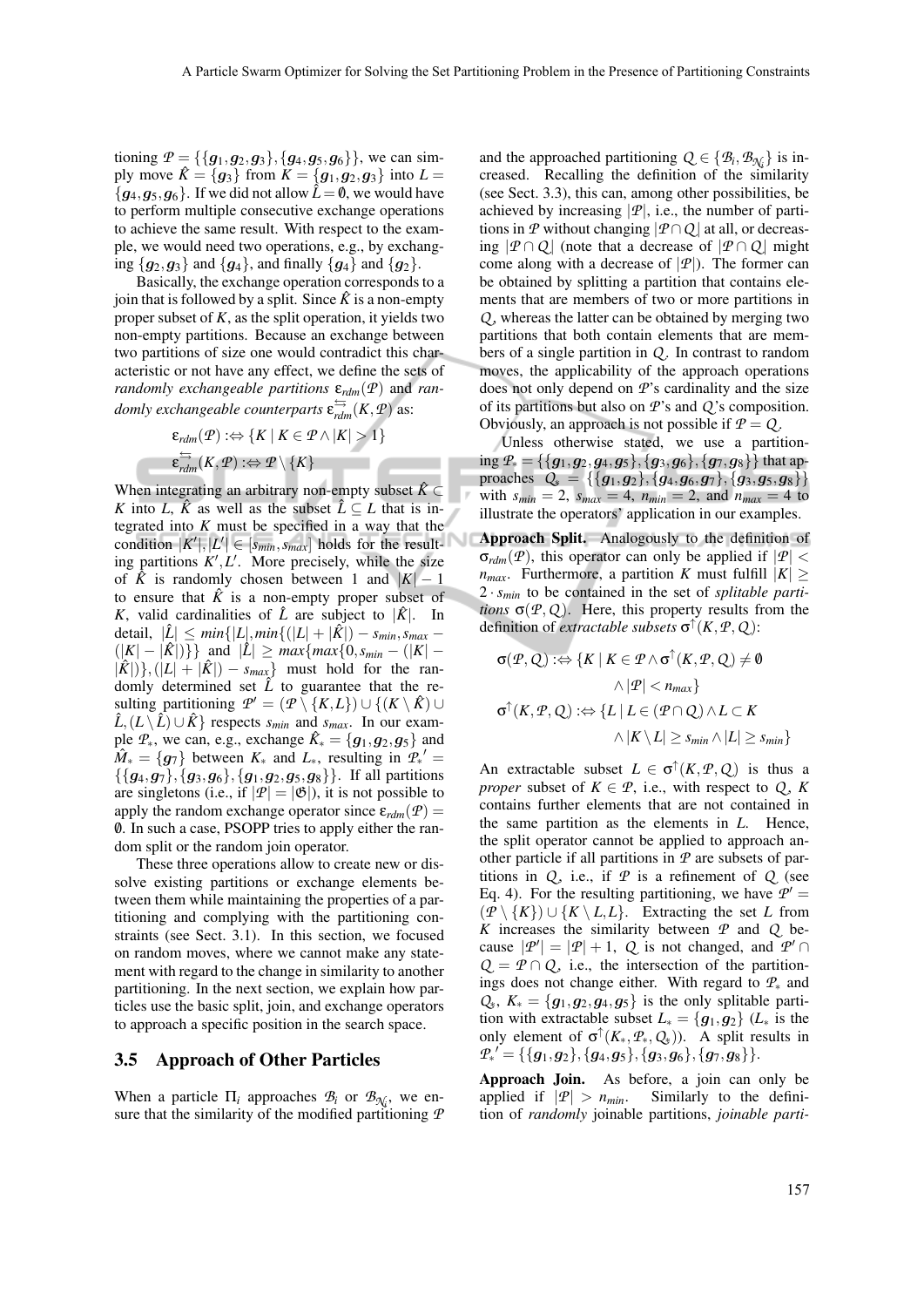*tions* ι(*P*,*Q* ) are those partitions for which *joinable counterparts*  $\iota^{\rightharpoonup}(K, \mathcal{P}, \mathcal{Q})$  exist:

$$
L(\mathcal{P}, Q) : \Leftrightarrow \{K \mid K \in \mathcal{P} \land L^{\Leftrightarrow}(K, \mathcal{P}, Q) \neq \emptyset
$$
  
 
$$
\land |\mathcal{P}| > n_{min}\}
$$
  

$$
L^{\Leftrightarrow}(K, \mathcal{P}, Q) : \Leftrightarrow \{L \mid L \in \mathcal{P} \land |K| + |L| \leq s_{max}
$$
  

$$
\land K \neq L \land \exists M \in Q : (M \cap K \neq \emptyset \land M \cap L \neq \emptyset)\}
$$

Please note that the definition of joinable counterparts  $\iota^{\rightharpoonup}(K, \mathcal{P}, \mathcal{Q})$  is very similar to the definition of *randomly* joinable counterparts  $\iota_{rdm}^{\Longleftrightarrow}(K, \mathcal{P})$ . To ensure that  $P$  approaches  $Q$ , we introduce an additional condition *C* that implies  $M \nsubseteq K$  because *M* does not only contain elements of *K* but also of *L* (with  $M \in Q$  and  $K, L \in \mathcal{P}$ ). That way, we bring together elements that are in a single partition in *Q* but spread over two or more partitions *K*,*L* in *P*. Note that *Q* cannot be approached by a join if all partitions in *P* are supersets of partitions in  $Q$ , i.e., if  $Q$  is a refinement of *P* (see Eq. 4). For the resulting partitioning, we have  $P' = (P \setminus {K, L}) \cup {K \cup L}$ . The similarity between *P* and *Q* is increased because  $|P'| = |P| - 1$ , *Q* is not changed, and  $|P' \cap Q| \leq |P \cap Q| - 1$ . Note that we have to write " $\leq$ " since *K* and *L* might both contain elements that are contained in a further partition  $M' \in Q$  with  $M' \neq M$ . With regard to  $\mathcal{P}_*$  and  $Q_*$ ,  $K_* = \{g_3, g_6\}$  and  $L_* = \{g_7, g_8\}$  are joinable partitions with counterparts *L*<sup>∗</sup> and *K*∗, respectively. A join results in  $\mathcal{P}_{*}^{\prime} = {\{\{g_{1},g_{2},g_{4},g_{5}\},\{g_{3},g_{6},g_{7},g_{8}\}\}}.$ 

Approach Exchange. If neither a split nor a join can be used to approach a partitioning  $Q \neq P$ , PSOPP falls back on the exchange operator that swaps one or more elements between a partition *K* contained in the set of *exchangeable partitions*  $\varepsilon$ ( $P$ ,  $Q$ ) and one of *K*'s *exchangeable counterparts*  $\epsilon^{\leq}(K, P, Q)$ :

$$
\varepsilon(\mathcal{P}, Q) : \Leftrightarrow \{K \mid K \in \mathcal{P} \wedge \varepsilon^{\leftrightharpoons}(K, \mathcal{P}, Q) \neq \emptyset\}
$$
  
\n
$$
\varepsilon^{\leftrightharpoons}(K, \mathcal{P}, Q) : \Leftrightarrow \{L \mid L \in \mathcal{P} \wedge K \neq L \wedge \exists M \in Q : \exists \hat{K} \subset K : (\hat{K} \cap M \neq \emptyset \wedge L \cap M \neq \emptyset \wedge \hat{K} \in 2^{\mathcal{P} \cap Q} \wedge (\exists \hat{L} \subseteq L : \hat{L} \cap M = \emptyset \wedge \hat{L} \in 2^{\mathcal{P} \cap Q} \wedge s_{\min} \le |(K \setminus \hat{K}) \cup \hat{L}| \le s_{\max} \wedge s_{\min} \le |(L \setminus \hat{L}) \cup \hat{K}| \le s_{\max})\}
$$

Note that  $\hat{K} \cap M \neq \emptyset \wedge L \cap M \neq \emptyset$  implies that *K* as well as *L* contain elements that are contained in the same partition  $M \in Q$  and should be brought together by the exchange operation. Also note that  $\hat{L} \subseteq L$  might be an empty set  $\emptyset$ , whereas  $\hat{K} \subset K$  is always non-empty.

On the one hand,  $\hat{K} \subset K$  and  $\hat{K} \in 2^{\mathcal{P} \cap Q}$  ( $2^{\mathcal{P} \cap Q}$ denotes the power set of  $P \cap Q$  ensure that we increase the similarity of *P* and *Q* when integrating  $\hat{K}$  into *L*. That is because we leave  $|\mathcal{P}|$  and  $|Q|$  unchanged and reduce  $|P \cap Q|$  by  $\geq 1$ . On the other hand, since  $\hat{L}$  represents the elements that should be integrated back into *K*,  $\hat{L} \cap M = \emptyset$  ensures that we merge elements of *M*. Further,  $\hat{L} \in 2^{\mathcal{P} \cap \mathcal{Q}}$  ensures that we do **not** spread a set of elements  $V \in (P \cap Q)$  (*V* is thus contained in a single partition in *P* and *Q* ) over *K* and *L* by merging  $\hat{L}$  into *K*. This has to be avoided because it would decrease the similarity of *P* and *Q*. The conditions  $s_{min} \leq |(K \setminus \hat{K}) \cup \hat{L}| \leq s_{max}$ and  $s_{min} \leq |(L \setminus \hat{L}) \cup \hat{K}| \leq s_{max}$  restrict the size of the resulting partitions to the allowed range.

For the resulting partition, we have  $P' = (P \setminus \mathbb{R})$  $\{K, L\}$ ) ∪  $\{(K \setminus \hat{K}) \cup \hat{L}, (L \setminus \hat{L}) \cup \hat{K}\}\$ . The similarity between  $\mathcal{P}$  and  $\mathcal{Q}$  is increased because  $|\mathcal{P}'| = |\mathcal{P}|$ ,  $\mathcal{Q}$ is not changed, and  $|P' \cap Q| \leq |P \cap Q| - 1$ . With regard to  $P_*$  and  $Q_*$ , e.g.,  $K_* = \{g_1, g_2, g_4, g_5\}$  is an exchangeable partition with exchangeable counterparts  $L_* = \{g_3, g_6\}$  and  $M_* = \{g_7, g_8\}$ . For instance, we can exchange  $\hat{K}_* = \{g_4\}$  and  $\hat{L}_* = \emptyset$ between  $K_*$  and  $L_*$  by which we obtain  $\mathcal{P}_*$  =  $\{\{g_1,g_2,g_5\},\{g_3,g_4,g_6\},\{g_7,g_8\}\}.$  $\sim$ 

However, there are situations in which the exchange operator cannot be applied: For example, consider a partitioning  $Q = \{N, O, P\}$ , where each partition has a cardinality of 100 and  $s_{min} = s_{max} = 100$ . A partitioning  $P = \{K, L, M\}$  cannot approach *Q*, e.g., if *K* contains 39, 27, and 34, *L* contains 25, 40, and 35, and *M* contains 36, 33, and 31 elements of *N*, *O*, and *P*, respectively. In such situations, one might relax the constraint  $\hat{L} \in 2^{\mathcal{P} \cap \mathcal{Q}}$  to  $\hat{L} = U \cup V$ , where  $U \in 2^{\mathcal{P} \cap \mathcal{Q}}$ and  $V \subset W \in (P \cap Q)$ . While this relaxation allows to apply the operator in each situation, it only guarantees to *not decrease* the similarity of *P* and *Q* because we spread the elements of *W* over two partitions.

## 4 EVALUATION

In our evaluation, we analyze PSOPP's performance in various scenarios: We 1) identify suitable values for  $c_{rdm}$ ,  $c_{\mathcal{B}_i}$ ,  $c_{\mathcal{B}_{\mathcal{N}_i}}$ , 2) investigate the influence of the numbers of elements  $|\mathfrak{G}|$  and particles on PSOPP's performance with regard to the quality of the result and the number of moves particles perform, 3) examine PSOPP's convergence, 4) compare its behavior with less and more constrained partitionings on the basis of the partitioning constraints introduced in Sect. 3.1, 5) make these investigations for clustering as well as anticlustering, and 6) compare our results to those achieved with IBM ILOG CPLEX $3$  and an x-means implementation<sup>4</sup> as, to the best of our knowl-

<sup>3</sup> IBM ILOG CPLEX Optimizer, Version 12.4, 2011: http://www-01.ibm.com/software/commerce/optimization/ cplex-optimizer/

<sup>4</sup>Weka, Version 3.6: http://weka.sourceforge.net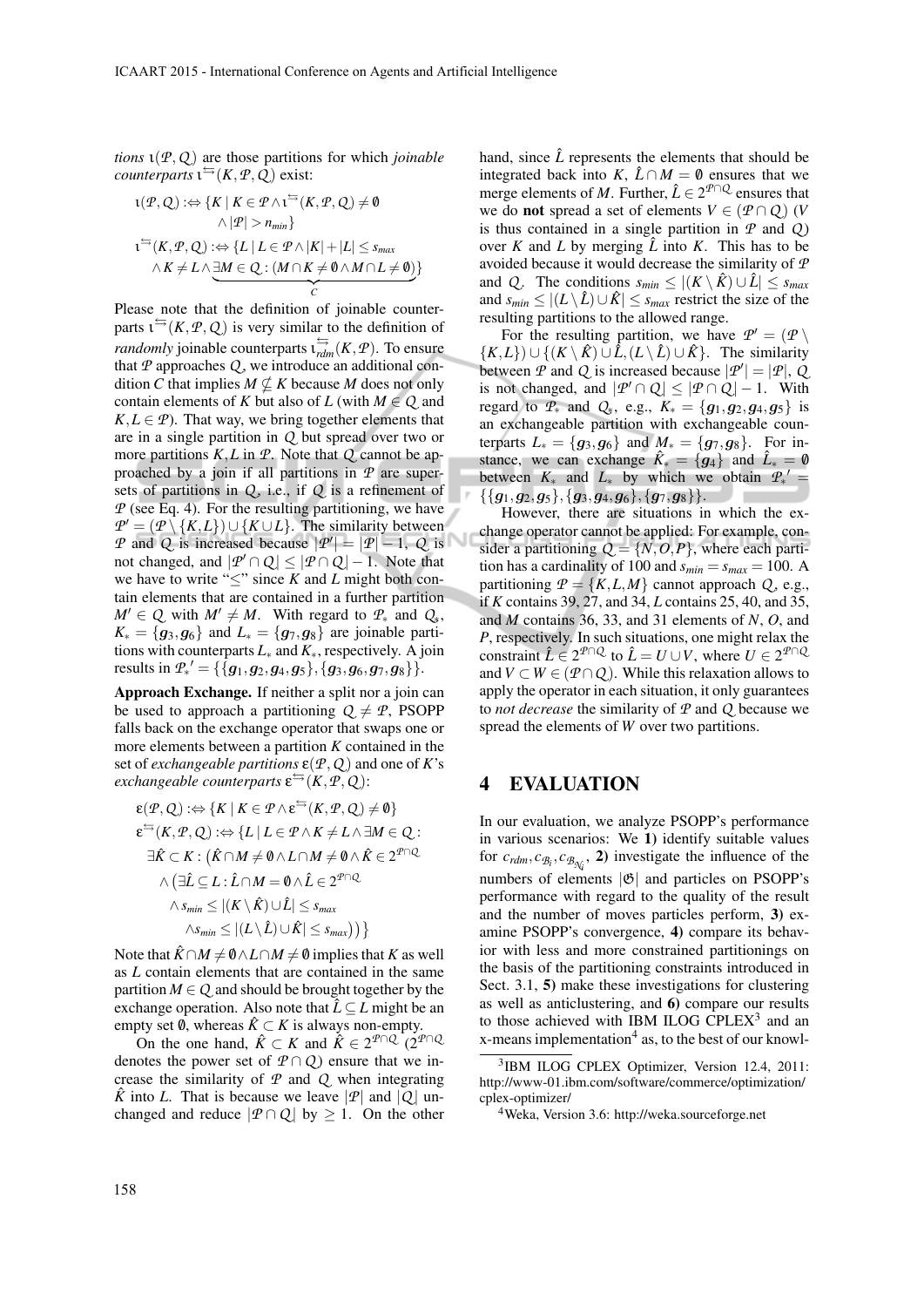Ń

edge, there is no other renowned algorithm supporting more of our partitioning constraints out of the box.

Where not otherwise stated, we performed 500 simulation runs for each evaluation scenario. All presented results are average values. For evaluation, we used a Java implementation of PSOPP in which each particle runs in its own thread, thereby allowing for the parallel examination of the search space. Because we expected PSOPP to achieve good results with a relatively small number of particles, we used particle neighborhoods  $\mathcal{N}_i$  that contain all particles in the system. As mentioned in Sect. 2.1, *BN<sup>i</sup>* thus corresponds to *B*. In each setting, the examined algorithms solved the PP for a set of elements  $\mathfrak{G} = \{0, 1, 2, \ldots, n\}$ , where  $n = |\mathfrak{G}|$  is the number of elements to partition.

All evaluation scenarios were performed for both clustering as well as anticlustering (see Sect. 1). In both cases, the goal is to maximize the fitness. In case of clustering, we therefore use the negative Euclidean distance (this corresponds to the "classic" k-means distance measure) as fitness value. To assess the fitness of a partitioning in case of anticlustering, for each partition, we calculate the mean of the contained elements. As the goal is to have homogeneous clusters of heterogeneous elements, i.e., to equalize these mean values, the standard deviation  $\sigma_{part}$  of the mean values should be minimized. Because we can normalize the elements' values to the interval [0, 1],  $\sigma_{part}$  is between 0 and  $\sqrt{0.5}$ . We thus define a partitioning's fitness  $\mathcal{F}_{anti}(\sigma_{part})$  in case of anticlustering as follows:

$$
\mathcal{F}_{anti}(\sigma_{part}) = \left(\frac{1}{\sigma_{part}+1} - \frac{1}{\frac{1}{\sqrt{2}}+1}\right) \cdot \left(1 - \frac{1}{\frac{1}{\sqrt{2}}+1}\right)^{-1}
$$

 $\mathcal{F}_{anti}(\sigma_{part})$  monotonically decreases on the interval  $[0, \sqrt{0.5}]$ . We have  $\mathcal{F}_{anti}(0) = 1$  for optimal partitionings where each partition has the same mean value, and  $f_{anti}(\sqrt{0.5}) = 0$  for the maximum  $\sigma_{part}$ . Because we expect PSOPP to perform well,  $F_{anti}(\sigma_{part})$  is particularly sensitive to changes when  $\sigma_{part}$  is small.

Where not otherwise stated, we used a time limit of 10s as termination criterion. Further, apart from  $s_{min} = 2$  (i.e., each partition has to consist of more than one element) and  $n_{min} = 2$ , which prevents the "grand coalition", we did not restrict valid partitionings (i.e.,  $s_{max} = n$ ,  $n_{max} = \frac{n}{2}$ ). As discussed in Sect. 1, such restrictions enable hierarchical decomposition. The influence of restrictions on PSOPP's behavior is examined in a separate scenario.

Identification of Suitable Parameters. First, we identified suitable parameter sets for different numbers of elements  $n \in \{100, 500, 1000\}$  and particles  $\#P \in \{4, 16\}$  for clustering as well as anticlustering. Values for  $c_{rdm}$ ,  $c_{\mathcal{B}_i}$ , and  $c_{\mathcal{B}}$  were taken from



Figure 2: Parameter search: fitness achieved with PSOPP when partitioning 1000 elements using the k-means fitness function and 4 particles with different combinations of *crdm*, *cB<sup>i</sup>* , *cB*. Results are averaged over 100 runs.

the set  $\{0.0, 0.1, 0.2, ..., 1.0\}$ . For each combination, we performed 100 simulation runs. The results for clustering with  $\#P = 4$  and  $n = 1000$  are depicted in Fig. 2. The plateau of moderate to good fitness values for  $0.0 < c_{rdm} < 0.5$  indicates the trade-off between exploration and exploitation. In case of clustering,  $c_{rdm} = 0.3$ ,  $c_{B} = 0.0$ , and  $c_B = 0.7$  turned out to be useful parameters for all combinations of *n* and #*P*. For anticlustering,  $c_{rdm} = 0.2$ ,  $c_{\mathcal{B}_i} = 0.7$ , and  $c_{\mathcal{B}} = 0.1$ are suitable parameters. Consequently, approaching  $B_i$  is far more important for anticlustering than clustering. We assume that the fitness landscape of anticlustering contains more spikes that are worth to be explored in more detail, while clustering requires all particles to work together in order to improve a specific solution candidate (less but more prominent spikes in the fitness landscape). In both cases, the greater *n*, i.e., the problem to solve, the more important the parametrization. Furthermore, we examined the effect of allowing particles to apply a random move operator if an approach is not possible. In case of clustering, this feature yields to a very high robustness with regard to different values for  $c_{rdm}, c_{\mathcal{B}_i}, c_{\mathcal{B}}$ : For  $\#P = 4$  and  $n = 1000$ , for instance, the fitness improves by an average of 51.65% (standard deviation  $\sigma = 50.76\%$ ) for  $0.0 < c_{rdm} < 0.5$ , and by 21.67% for the best parametrization. With regard to anticlustering, we could not observe such an increase in robustness. In contrast, the fitness values slightly decrease by an average of 0.39% ( $\sigma = 1.33\%$ ). We used the identified parameters in our following investigations.

Influence of the Number of Elements to Partition. We evaluated the influence of *n* for the set of problem sizes  $\mathfrak{N} = \{100, 250, 500, 1000, 2000, 3000, 4000\}.$ As shown in Table 1, an increase of *n* comes along with a decrease in the no. of moves particles make in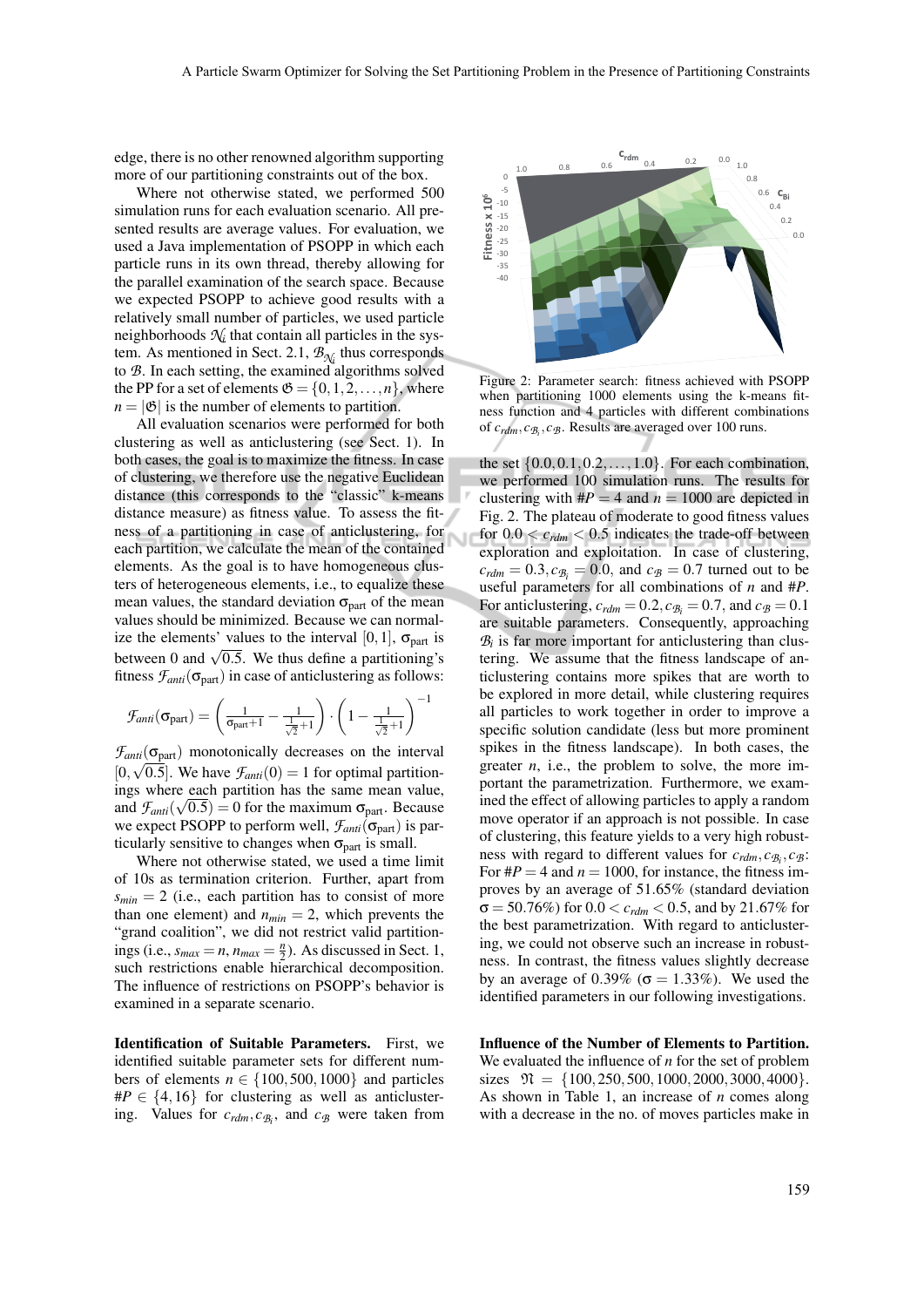|                        | clustering |           |            |             |                      | anticlustering       |          |          |          |          |
|------------------------|------------|-----------|------------|-------------|----------------------|----------------------|----------|----------|----------|----------|
| #Elements              |            | 250       |            | 500         |                      | 1000                 | 1000     |          | 3000     |          |
| #Particles             | 4          | 32        | 4          | 32          | 4                    | 32                   | 4        | 32       |          | 32       |
| <b>Optimal Fitness</b> | $-62.50$   |           | $-125.00$  |             | $-250.00$            |                      | 1.00     |          | 1.00     |          |
| Fitness                | $-78.16$   | $-106.88$ | $-3694.88$ | $-95462.66$ | $-1.10 \cdot 10^{6}$ | $-2.25 \cdot 10^{7}$ | 1.00     | 1.00     | 0.96     | 0.99     |
|                        | (6.14)     | (12.23)   | (440.71)   | (15732.15)  | $(1.12 \cdot 10^5)$  | $(2.26 \cdot 10^6)$  | (0.00)   | (0.00)   | (0.08)   | (0.03)   |
| #Partitions            | 121.43     | 121.81    | 242.82     | 243.44      | 478.67               | 468.55               | 2.03     | 2.01     | 147.21   | 24.56    |
|                        | (1.33)     | (1.37)    | (2.43)     | (2.98)      | (7.59)               | (7.78)               | (0.67)   | (0.12)   | (259.87) | (48.55)  |
| <b>Partition Size</b>  | 2.06       | 2.05      | 2.06       | 2.05        | 2.09                 | 2.06                 | 492.61   | 496.52   | 20.38    | 122.17   |
|                        | (0.25)     | (0.22)    | (0.24)     | (0.23)      | (0.29)               | (0.23)               | (322.56) | (320.91) | (166.51) | (402.50) |
| #Total Moves           | 690.16     | 509.69    | 292.85     | 176.73      | 90.22                | 102.74               | 212.10   | 224.29   | 54.36    | 63.33    |
| $[$ in 1000 $]$        | (12.14)    | (8.84)    | (3.69)     | (8.93)      | (2.31)               | (13.60)              | (34.47)  | (20.99)  | (22.67)  | (8.49)   |
| #Rdm. Moves            | 321.34     | 219.13    | 134.09     | 59.97       | 38.58                | 31.37                | 89.42    | 113.32   | 24.94    | 35.88    |
| $[$ in 1000 $]$        | (6.28)     | (4.73)    | (1.72)     | (2.47)      | (0.93)               | (3.97)               | (21.20)  | (16.31)  | (10.31)  | (5.12)   |
| #Appr Moves            | 368.81     | 290.57    | 158.76     | 116.76      | 51.65                | 71.37                | 122.68   | 110.97   | 29.43    | 27.45    |
| $[$ in 1000 $]$        | (5.90)     | (4.62)    | (2.07)     | (6.56)      | (1.49)               | (9.63)               | (20.21)  | (12.70)  | (13.82)  | (4.41)   |
| #Moves/Particle        | 172.54     | 15.93     | 73.21      | 5.52        | 22.56                | 3.21                 | 53.03    | 7.01     | 13.59    | 1.98     |
| $[$ in 1000 $]$        | (3.06)     | (0.94)    | (0.99)     | (0.49)      | (0.78)               | (0.65)               | (10.99)  | (6.82)   | (10.58)  | (2.22)   |

Table 1: Selected clustering and anticlustering results obtained with PSOPP using a time limit of 10s for different values of the number of elements and particles. All values are averages over 500 runs. Values in parentheses denote standard deviations.

the search space in clustering as well as anticlustering. Evidently, that is because the application of move operators (especially the approach operators) needs more time. Since the size of the search space grows exponentially with  $n$  (see Sect. 1), it is therefore not surprising that the achieved fitness drops with greater *n* (please note that, in case of clustering, the fitness values *cannot* be compared between two runs with different *n*): While PSOPP obtains good results for  $n = 100$  and moderate fitness values for  $n = 250$  (only 16.60% and 25.06% worse than the optimal fitness, respectively) in case of clustering, we need a higher time limit (i.e, more than 10s) for  $n \geq 500$  (see convergence evaluation). Nevertheless, PSOPP notices that it is a good idea to establish small clusters (of size two in the best case) for all *n*. In anticlustering, PSOPP scales much better with *n*. For  $\#P = 4$  and  $n = 4000$ , PSOPP's fitness is still 93.15% ( $\sigma = 9.42\%$ ) of the optimal fitness value. For  $n < 1000$ , PSOPP realizes that a partitioning with two partitions is appropriate and achieves optimal results in all runs ( $\sigma = 0.00\%$ ).

Influence of the Number of Particles. For all  $n \in \mathfrak{N}$ , we also varied the no. of particles #*P* ∈  $\{2,4,8,16,32\}$  (see Table 1). We observed that the total no. of moves only shows slight increases (if not decreases) for  $\#P > 4$  in case of clustering as well as anticlustering (the threshold of 4 can be attributed to our 4-core Xeon machines). In most cases, the coefficient of variation of the no. of moves per particle increases significantly with  $\#P > 4$ , meaning that some particles made many and others only few moves. This characteristic together with a remarkable drop of the average no. of moves per particle seems to be rather problematic for clustering since the search space has to be explored more systematically, which is reflected in lower fitness values, whereas a greater no. of particles yield better fitness values for  $n > 1000$  in case of anticlustering. Summarizing, there is certainly a trade-off between the no. of moves per particle and the provision of diversity through a greater no. of particles that represent and improve different solution candidates. In the following, we use  $\#P = 4$  as it yields good results in both cases. Because of our 4-core machines, compared to  $\#P = 2$ ,  $\#P = 4$  allows to make 86.15% ( $\sigma$  = 27.06%) or 58.18% ( $\sigma$  = 34.67%) more moves in total and improves the fitness by 19.99%  $(σ = 21.46%)$  or 2.47%  $(σ = 3.21%)$  in case of clustering or anticlustering, respectively.

Influence of Partitioning Constraints. To examine the influence of constrained partitionings on PSOPP's behavior, we additionally used  $n_{max} = \frac{n}{2}$ ,  $n_{min} = 0.98 \cdot n_{max}, s_{min} = 2, \text{ and } s_{max} = n - (n_{min} -$ 1)  $\cdot$  *s<sub>min</sub>* for clustering, and  $n_{min} = 2$ ,  $n_{max} = n \cdot 0.02$ ,  $s_{min} = \frac{n}{n_{max}}$ , and  $s_{max} = \frac{n}{n_{min}}$  for anticlustering. These parametrizations are compatible to the average number and size of partitions PSOPP found in the other evaluation scenarios (see Table 1): In clustering, it is preferred to create partitions that contain two very similar elements (e.g., a partition containing *i* and  $i + 1$ ), whereas it is preferred to create two big partitions with similar mean values in anticlustering. We observed that the greater restrictions allow PSOPP to improve the fitness by an average of 16.84% ( $\sigma$  = 4.43%) in case of clustering, and 4.10% ( $\sigma = 2.84\%$ ) for  $n > 1000$  in case of anticlustering. In anticlustering, the greater restrictions thus allowed PSOPP to find optimal solutions even for  $n > 1000$  in all runs. This improvement is accompanied by an average increase of the total no. of moves by 8.77%  $(\sigma = 15.24\%)$  in clustering, and even 73.90% ( $\sigma =$ 31.26%) in anticlustering. This shows that PSOPP cannot only deal with constrained partitionings but also benefits from them. While the former is not to be taken for granted (as outlined in Sect. 1, to the best of our knowledge, there is no partitioning algorithm that supports all of these constraints out of the box), the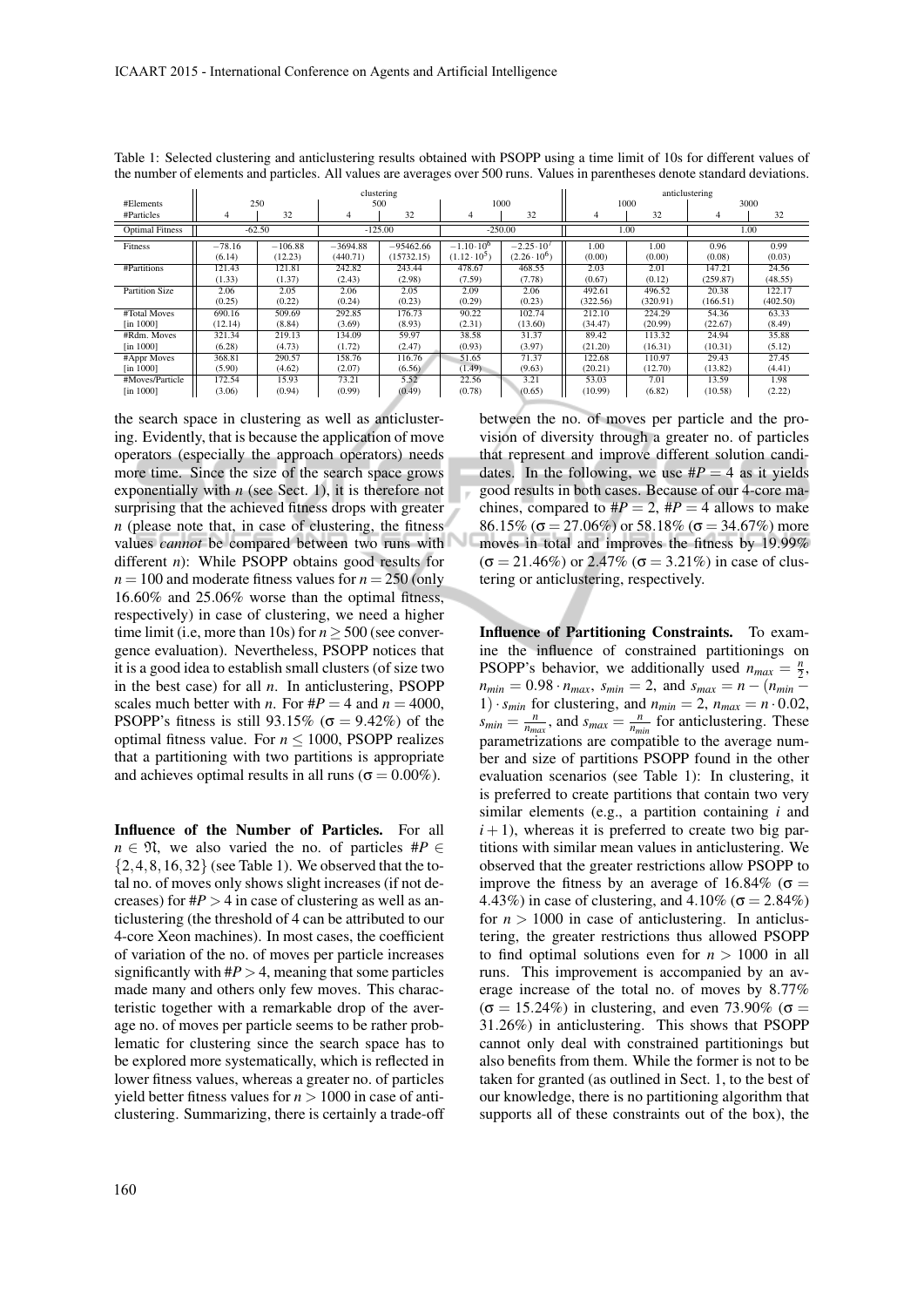

Figure 3: PSOPP's convergence for  $n = 1000$ ,  $\#P = 4$ , and a time limit of 60s in case of clustering (average of 500 runs).

latter is mainly because the partitioning constraints reduce the size of the search space.

Convergence. For the evaluation of PSOPP's convergence, we ran experiments for additional time limits of 30s and 60s for all  $n \in \mathfrak{N}$ . Especially clustering benefits from higher time limits in case of  $n > 250$ : On average, the fitness is 67.97% ( $\sigma = 25.99\%$ ) and 84.92% (16.67%) higher after 30s and 60s, respectively, compared to a limited runtime of 10s. The total no. of moves increases by an average of 191.41%  $(\sigma = 88.75\%)$  and 512.77% ( $\sigma = 261.02\%$ ), respectively. In anticlustering and *n* > 1000, PSOPP already yields very high-quality results after 10s. The fitness therefore only improves by 3.08% ( $\sigma = 1.91\%$ ) and 3.89% ( $\sigma = 2.65\%$ ) after 30s and 60s, respectively, while the total no. of moves grows by 261.68% ( $\sigma$  = 22.98%) and 700.54% ( $\sigma = 92.06\%$ ). Fig. 3 illustrates PSOPP's convergence, i.e., the mean development of  $f(\mathcal{B})$ , for clustering over a time frame of 60s.

Comparison with CPLEX and x-means. As stated before, we used CPLEX and an x-means implementation for comparison. We evaluated 100 runs for the following scenarios. Regarding CPLEX, we formulated the clustering and anticlustering problems as 0-1 programming problems. For  $n = 100$ , CPLEX obtains a solution after 30s with an average fitness of −38382.75 and 0.55 that is improved to −23014.93 and 0.63 after 60s in case of clustering and anticlustering, respectively (in all cases,  $\sigma = 0.00$ ). PSOPP already yields far better results after 10s (−29.15 with  $\sigma$  = 1.93 and 1.00 with  $\sigma$  = 0.00, respectively). While CPLEX even needs about 720s to calculate a solution for  $n = 250$ , results for  $n = 500$  cannot be obtained since it exceeds our 32GB of available memory. This demonstrates the problem's complexity and the need for metaheuristics. In contrast to PSOPP which solves the PP in a *general manner*, x-means is specialized to a specific problem, i.e., clustering, and is *not* able to solve, e.g., the anticlustering problem. Moreover,

Table 2: The avg. time needed by PSOPP to find 99% / 100% optimal solutions for anticlustering / clustering (optimal fitness: 1.00 / 0.00) in 99% of the 500 runs, and the avg. fitness obtained by x-means after the avg. time PSOPP needed to find the optimum for clustering  $(s_{min} = n_{min} = 1,$  $s_{max} = n_{max} = n$ ). Parentheses contain standard deviations.

|           |      | <b>PSOPP</b><br>anticlustering<br>Runtime in s | <b>PSOPP</b><br>clustering<br>Runtime in s | x-means<br>clustering<br><b>Fitness</b> |
|-----------|------|------------------------------------------------|--------------------------------------------|-----------------------------------------|
| #Elements | 100  | 0.032(0.029)                                   | 0.027(0.019)                               | $-176.44(516.95)$                       |
|           | 250  | 0.14(0.12)                                     | 0.12(0.078)                                | $-349.78(477.80)$                       |
|           | 500  | 0.57(0.49)                                     | 0.43(0.29)                                 | $-738,00(491,30)$                       |
|           | 1000 | 2.30(2.25)                                     | 1.71(1.19)                                 | $-5040.00(0.00)$                        |
|           | 2000 | 11.88 (13.21)                                  | 8.53(6.15)                                 | $-10080.00(0.00)$                       |
|           | 3000 | 34.29 (41.96)                                  | 20.31 (15.76)                              | $-34232.00(0.00)$                       |
|           | 4000 | 81.38 (97.29)                                  | 45.88 (34.58)                              | $-20160.00(0.00)$                       |

PSOPP allows to restrict valid partition sizes, which is not possible in x-means. Because it is not obvious how to extend x-means by this feature, we used  $s_{min}$  = 1 to compare PSOPP to x-means. In this situation, we have to admit that the highly specialized x-means performs much better than PSOPP for  $n \ge 250$  (with  $n \in$ N). After 10s, PSOPP's fitness is 19.03% higher for  $n = 100$ . In case of  $n = 250$ , x-means obtains a fitness of  $-68.00$  ( $\sigma$  = 0.00), whereas PSOPP yields a fitness of  $-195.44$  ( $\sigma = 25.51$ ). PSOPP achieves a comparable value of  $-81.38$  ( $\sigma$  = 2.70) after 60s. However, we observed that PSOPP outperforms x-means when we do not constrain valid partitionings at all (here,  $s_{min} = n_{min} = 1$  and  $s_{max} = n_{max} = n$ ). Table 2 depicts the average time  $\overline{r_n}$  PSOPP needed to find optimal solutions in case of clustering and solutions with a fitness of 99% of the optimum in case of anticlustering for all  $n \in \mathfrak{N}$  (please note the cubic growth of  $\overline{r_n}$  with *n*). In contrast to PSOPP, x-means was not able to find optimal solutions for clustering; the fitness values obtained after  $\overline{r_n}$  seconds are also depicted in Table 2.

# 5 CONCLUSION AND FUTURE WORK

In this paper, we introduced PSOPP, a PSO that solves the partitioning problem (PP) outlined in Sect. 1. In contrast to the majority of other approaches, PSOPP solves the PP in a general manner and is thus applicable to diverse problems – comprising strict partitioning clustering (with outliers), anticlustering, and coalition structure generation, among others – in various domains (see Sect. 1 for examples). It can be customized to a specific application by defining an appropriate fitness function that evaluates the quality of solution candidates. Valid partitionings can be specified in terms of a minimum and maximum number and size of partitions. This clearly distinguishes PSOPP from other partitioning methods. To explore the search space, PSOPP uses basic set operations like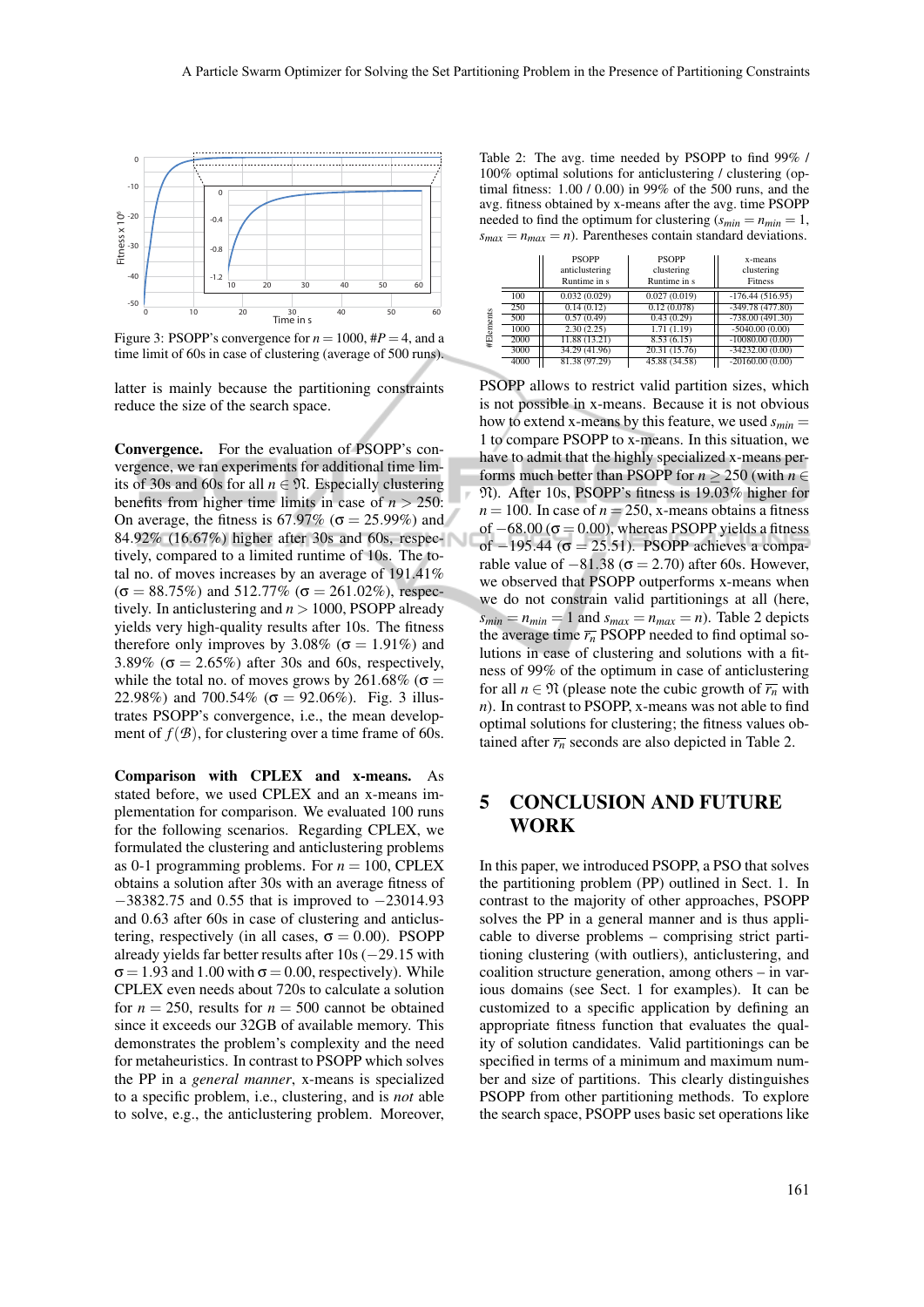split, join, and exchange. Our evaluation shows that PSOPP finds high-quality solutions respecting specified partitioning constraints in different evaluation scenarios with a low number of particles.

In this paper, we assumed that PSOPP partitions a *set* of elements (see Sect. 1). In future work, we will revise the definition of the similarity of partitionings and adjust PSOPP's approach operations so that it can solve multiset partitioning problems. In this context, we want to examine which influence these changes have on PSOPP's performance. Furthermore, we will extend PSOPP with regard to multi-objective optimization to gather solutions lying on a pareto frontier.

## ACKNOWLEDGEMENT

This work is partly sponsored by the research unit FOR 1085 of the German Research Foundation.

# REFERENCES

Abdallah, S. and Lesser, V. (2004). Organization-Based Cooperative Coalition Formation. *Int. Conference on Intelligent Agent Technology*, pages 162–168.

ANO

- Al Faruque, M. A., Krist, R., and Henkel, J. (2008). ADAM: run-time agent-based distributed application mapping for on-chip communication. In *Proc. of the 45th annual Design Automation Conf.*, pages 760–765. ACM.
- Alam, S., Dobbie, G., and Riddle, P. (2008). An Evolutionary Particle Swarm Optimization Algorithm for Data Clustering. In *IEEE Swarm Intelligence Symposium, 2008*, pages 1–6.
- Anders, G., Seebach, H., Nafz, F., Steghöfer, J.-P., and Reif, W. (2011). Decentralized Reconfiguration for Self-Organizing Resource-Flow Systems Based on Local Knowledge. In *8th IEEE Int. Conference and Workshops on Engineering of Autonomic and Autonomous Systems (EASe)*, pages 20–31.
- Anders, G., Siefert, F., Steghöfer, J.-P., and Reif, W. (2012). A decentralized multi-agent algorithm for the set partitioning problem. In *PRIMA 2012: Principles and Practice of Multi-Agent Systems*, volume 7455 of *Lecture Notes in Computer Science*, pages 107–121. Springer Berlin / Heidelberg.
- Apt, K. R. and Witzel, A. (2007). A Generic Approach to Coalition Formation. *Proc. of the Int. Workshop on Computational Social Choice COMSOC*, 11(3).
- Äyrämö, S. and Kärkkäinen, T. (2006). Introduction to partitioning-based clustering methods with a robust example. Technical report, Reports of the Department of Mathematical Information Technology, Series C. Software and Computational Engineering of the University of Jyväskylä.
- Bender, C., Brody, D., and Meister, B. (1999). Quantum field theory of partitions. *Journal of Mathematical Physics*, 40:3239.
- Buccafurri, F., Rosaci, D., Sarnè, G., and Ursino, D. (2002). An Agent-Based Hierarchical Clustering Approach for E-commerce Environments. In *E-Commerce and Web Technologies*, volume 2455 of *LNCS*, pages 109– 118. Springer.
- Chu, P. and Beasley, J. (1998). Constraint handling in genetic algorithms: The set partitioning problem. *Journal of Heuristics*, 4(4):323–357.
- Consoli, S., Moreno-Pérez, J., Darby-Dowman, K., and Mladenovic, N. (2010). Discrete Particle Swarm Opti- ´ mization for the minimum labelling Steiner tree problem. *Natural Computing*, 9(1):29–46.
- Di Marzo Serugendo, G., Gleizes, M.-P., and Karageorgos, A. (2005). Self-organization in multi-agent systems. *The Knowledge Engineering Review*, 20:165–189.
- Garcia, F. and Perez, J. (2008). Jumping frogs optimization: a new swarm method for discrete optimization. Technical Report 3, Documentos de Trabajo del DEIOC, Department of Statistics, O.R. and Computing, University of La Laguna, Tenerife, Spain.
- Horling, B. and Lesser, V. (2004). A survey of multi-agent organizational paradigms. *The Knowledge Engineering Review*, 19(04):281–316.
- Ishioka, T. (2005). An expansion of x-means for automatically determining the optimal number of clusters. In *Proceedings of International Conference on Computational Intelligence*, pages 91–96.

**INC** 

- Kennedy, J. and Eberhart, R. (1995). Particle Swarm Optimization. In *Proc. of the IEEE Int. Conf. on Neural Networks, 1995*, volume 4, pages 1942 –1948.
- Kennedy, J. and Eberhart, R. (1997). A Discrete Binary Version of the Particle Swarm Algorithm. In *IEEE International Conference on Systems, Man, and Cybernetics, 1997. Computational Cybernetics and Simulation.*, volume 5, pages 4104–4108.
- Kudo, Y. and Murai, T. (2009). On a criterion of similarity between partitions based on rough set theory. In *Rough Sets, Fuzzy Sets, Data Mining and Granular Computing*, volume 5908 of *LNCS*, pages 101–108. Springer Berlin / Heidelberg.
- MacQueen, J. (1967). Some methods for classification and analysis of multivariate observations.
- Ogston, E., Overeinder, B., Steen, M. V., and Brazier, F. (2003). A Method for Decentralized Clustering in Large Multi-Agent Systems. In *Proc. of the 2nd Int. Joint Conference on Autonomous Agents and Multiagent Systems*, pages 789–796.
- Rahwan, T., Ramchurn, S. D., Jennings, N. R., and Giovannucci, A. (2009). An Anytime Algorithm for Optimal Coalition Structure Generation. *Journal of Artificial Intelligence Research*, 34:521–567.
- Seren, C. (2011). A Hybrid Jumping Particle Swarm Optimization Method for High Dimensional Unconstrained Discrete Problems. In *2011 IEEE Congress on Evolutionary Computation*, pages 1649–1656.
- Shehory, O. and Kraus, S. (1998). Methods for Task Allocation via Agent Coalition Formation. *Artificial Intelligence*, 101(1-2):165–200.
- Steghöfer, J.-P., Behrmann, P., Anders, G., Siefert, F., and Reif, W. (2013). HiSPADA: Self-Organising Hierarchies for Large-Scale Multi-Agent Systems. In *Pro-*